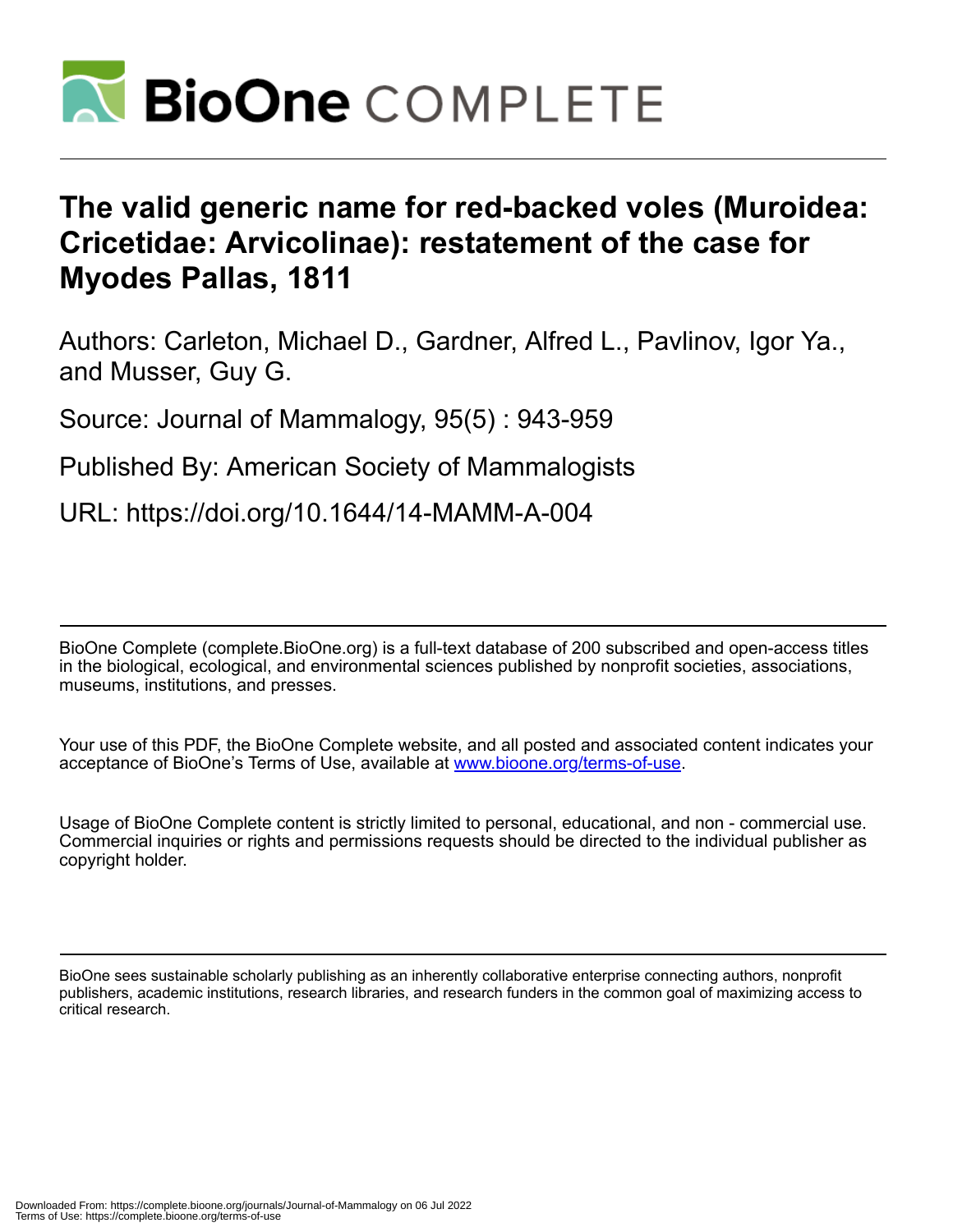

## The valid generic name for red-backed voles (Muroidea: Cricetidae: Arvicolinae): restatement of the case for Myodes Pallas, 1811

MICHAEL D. CARLETON,\* ALFRED L. GARDNER, IGOR YA. PAVLINOV, AND GUY G. MUSSER

Department of Vertebrate Zoology, Mammal Division, MRC 108, National Museum of Natural History, 10th Street and Constitution Avenue, Washington, DC 20560-0108, USA (MDC)

United States Geological Survey Patuxent Wildlife Research Center, Biological Survey Unit, National Museum of Natural History, Washington, DC 20560-0111, USA (ALG)

Zoological Museum of Moscow, MV Lomonosov University, ul. Bol'shaya Nikitskaya 6, 125009 Moscow, Russia (IYaP) Division of Vertebrate Zoology (Mammalogy), American Museum of Natural History, New York City, NY 10024, USA  $(GGM)$ 

\* Correspondent: carletonm@si.edu

In view of contradictions in the recent literature, the valid genus-group name to be applied to northern redbacked voles—Myodes Pallas, 1811, or Clethrionomys Tilesius, 1850—is reviewed. To develop the thesis that Myodes (type species, Mus rutilus Pallas, 1779) is the correct name, our discussion explores the 19th-century taxonomic works that bear on the relevant taxa, the transition in zoological codes apropos the identification of type species, and past nomenclatural habits in cases where no type species was originally indicated. We conclude that Myodes is the senior name to use for the genus-group taxon that includes the Holarctic species rutilus and frame this conclusion within a synonymy of the genus.

Key words: Clethrionomys, Evotomys, Lemmus, nomenclature, taxonomy

- 2014 American Society of Mammalogists DOI: 10.1644/14-MAMM-A-004

New genera of muroid rodents continue to be discovered and named in our modern era of systematic study, impelled in large measure by the improved understanding of phylogenetic relationship gained through gene-sequence analysis (e.g., Heaney et al. 2005; Weksler et al. 2006; Percequillo et al. 2011; Balete et al. 2012; Fabre et al. 2013), but an oversupply of old names has burdened the taxonomy of red-backed voles, a small group of Holarctic rodents (Cricetidae: Arvicolinae). The group has been recognized as distinct either at the subgeneric or generic rank since the middle 1800s (Sélys-Longchamps 1839; Keyserling and Blasius 1840; Baird 1857; Coues 1874), and its taxonomic circumscription within the arvicoline radiation receives endorsement from recent phylogenetic studies that employ gene-sequencing methodologies (Conroy and Cook 1999; Cook et al. 2004; Galewski et al. 2006; Lebedev et al. 2007; Buzan et al. 2008; Robovský et al. 2008; Abramson et al. 2009). However, certain reports in this same body of molecular research pointedly reveal that the subgenus or genus known to writers of the middle 1800s is more or less equivalent to an arvicoline tribe of closely related, morphologically similar genera (e.g., Cook et al. 2004; Lebedev et al. 2007). ''Red-backed voles,'' as a loosely applied vernacular, is semantically a paraphyletic, if not polyphyletic, aggregation. Therefore, the following discussion strictly focuses on the valid genus-group name that should be applied to the clade that includes the northern red-backed vole, rutilus, and closely related species.

Three genus-group names are prominent in the early taxonomic history of red-backed voles, and all are based on the same type species, Mus rutilus Pallas, 1779. They are Myodes Pallas, 1811, type species as subsequently designated by Lataste (1883d); Clethrionomys Tilesius, 1850, type species as subsequently designated by Palmer (1928); and Evotomys Coues, 1874, type species as originally designated by Coues. The 3 genus-group taxa must be regarded as objective synonyms because they share the same type species (International Commission on Zoological Nomenclature [ICZN] 1999: Article 61.3.3), and Myodes Pallas, 1811, which is the senior name among them, assumes precedence following stipulations of priority (ICZN 1999: Articles 23.1, 23.3).

Both Carleton et al. (2003:96) and Pavlinov (2006:667) drew upon those nomenclatural canons to sustain their

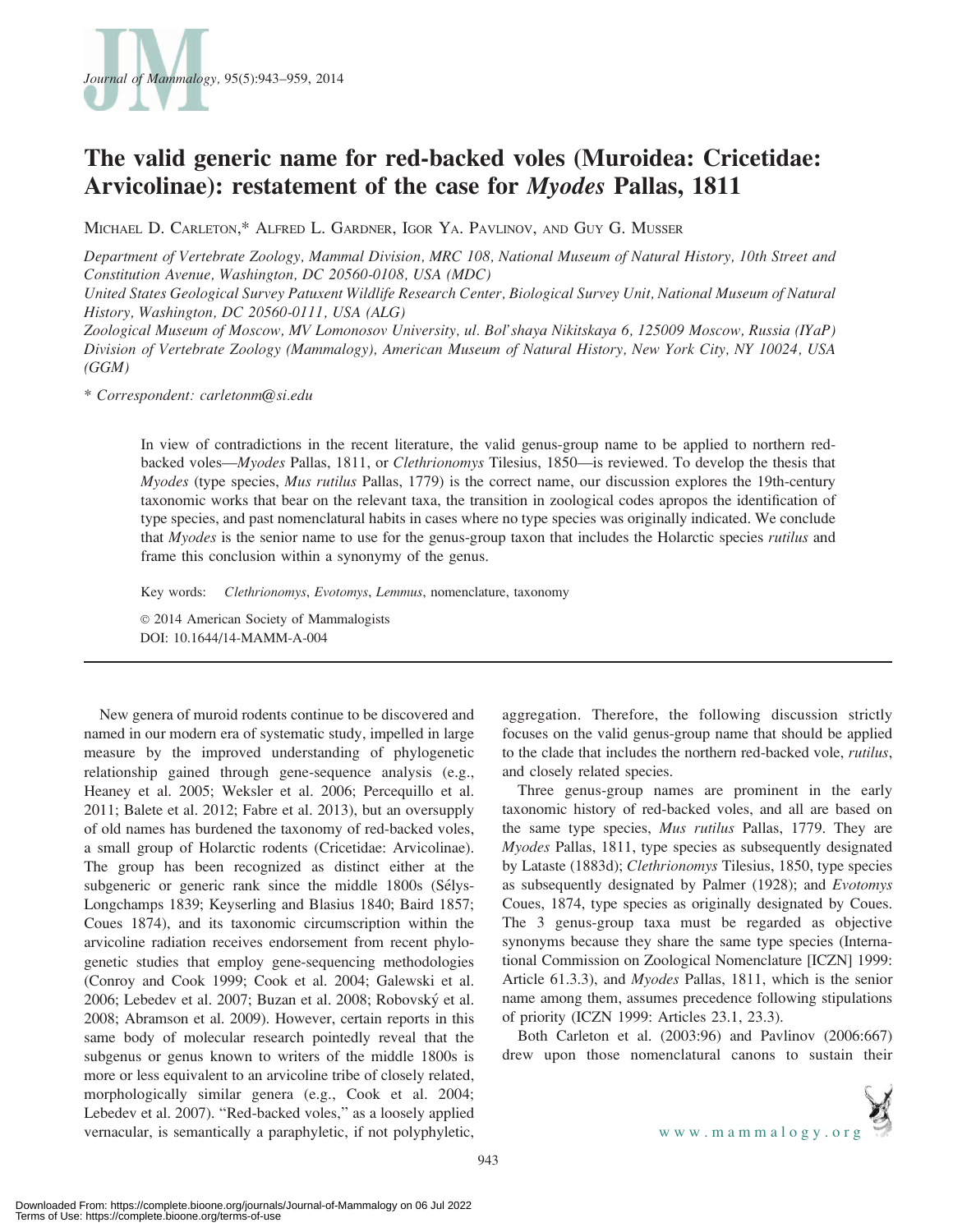| Lemma <sup>a</sup><br>Link, 1795 | $H$ ypudaeus $^{\rm b}$<br>Illiger, 1811 | Myodes <sup>c</sup><br>Pallas, 1811 | Clethrionomys <sup>a</sup><br>Tilesius, 1850 | Evotomys <sup>e</sup><br>Coues, 1874 | Current status                         |
|----------------------------------|------------------------------------------|-------------------------------------|----------------------------------------------|--------------------------------------|----------------------------------------|
|                                  |                                          |                                     |                                              |                                      |                                        |
| L. torquatus                     |                                          | M. torquatus                        |                                              |                                      | Dicrostonyx torquatus (Pallas, 1779)   |
| L. hudsonius                     |                                          |                                     |                                              |                                      | Dicrostonyx hudsonius (Pallas, 1779)   |
| L. lagurus                       |                                          | M. lagurus                          |                                              |                                      | Lagurus lagurus (Pallas, 1773)         |
|                                  | H. amphibius                             |                                     |                                              |                                      | Arvicola amphibius (Linnaeus, 1758)    |
|                                  | H. arvalis                               | M. arvalis                          |                                              |                                      | <i>Microtus arvalis</i> (Pallas, 1779) |
|                                  |                                          | M. gregalis                         |                                              |                                      | Microtus gregalis (Pallas, 1779)       |
|                                  |                                          | M. oeconomus                        |                                              |                                      | Microtus oeconomus (Pallas, 1779)      |
|                                  |                                          | M. saxatilis <sup>t</sup>           |                                              |                                      | Microtus saxatilis (Pallas, 1779)      |
| L. socialis                      |                                          | M. socialis                         |                                              |                                      | Microtus socialis (Pallas, 1773)       |
|                                  |                                          | $M.$ alliarius <sup>t</sup>         |                                              |                                      | Alticola alliarius (Pallas, 1779)      |
|                                  |                                          | M. rutilus                          | $C.$ rutilus                                 | $E.$ rutilus $\mathbf{g}$            | Myodes rutilus (Pallas, 1779)          |
| L. glareolus                     |                                          |                                     | C. glareolus                                 |                                      | Myodes glareolus (Schreber, 1780)      |

TABLE 1.—Original nominal species of generic constructs important in the early taxonomic history of lemmings and red-backed voles.

<sup>a</sup> Type species Mus lemmus Linnaeus, 1758, as originally fixed by absolute tautonomy (International Commission on Zoological Nomenclature 1999: Article 68.4), a rationale first appreciated and explicitly stated by Miller (1912:614), not ''type by elimination'' as earlier deduced by Miller (1896:36).

Type species Mus lemmus Linnaeus, 1758, as subsequently indicated by Kretzoi and Kretzoi (2000), not Mus glareolus Schreber, 1780, as mistakenly listed by Coues (1877), Miller (1896), and others (see ''Remarks'' under ''Taxonomic Summary'').

 $\textdegree$  Type species Mus rutilus Pallas, 1779, as subsequently designated by Lataste (1883d).

<sup>d</sup> Type species Mus rutilus Pallas, 1779, as subsequently designated by Palmer (1928).

<sup>e</sup> Type species Mus rutilus Pallas, 1779, as originally designated by Coues (1874).

<sup>f</sup> These 2 species-group taxa, described by Pallas (1779) from the Lake Baikal region of south-central Russia (see Ognev 1950), have been overlooked in recent systematic compendia and faunal works (Gromov and Polyakov 1977; Corbet 1978; Corbet and Hill 1980, 1986, 1991; Honacki et al. 1982; Musser and Carleton 1993, 2005; Pavlinov and Rossolimo 1998; Abramson and Lissovsky 2012). Hinton (1926) assigned alliarius to Alticola (Platycranius), an allocation followed by Ellerman (1941) and Ellerman and Morrison-Scott (1951); in the account of Alticola strelzowi strelzowi, the latter authors (1951:674) suggested that "Possibly Mus alliarius Pallas ... should replace this name." Kastschenko (1901) considered alliarius a nomen dubium (name of doubtful application), as did Ognev (1950). Mus saxatilis Pallas was maintained as a species of Microtus by Ellerman (1941) and Ellerman and Morrison-Scott (1951); in contrast, Ognev (1950) affiliated saxatilis with Alticola, provisionally placing it in synonymy under A. macrotis. Pavlinov and Rossolimo (1987:285) listed both names as Arvicolinae incertae sedis and characterized each as a nomen dubium. Although their equivalence to currently recognized species remains uncertain, the treatment of alliarius and saxatilis as nomina oblita seems reasonable.

<sup>g</sup> In his generic description, Coues (1874:187) listed *gapperi* as a variety of Evotomys rutilus, but subsequently (1877:142) recognized it as a subspecies.

declaration that ''Myodes Pallas, 1811, is the valid name for the genus of red-backed voles.'' More recently, Tesakov et al. (2010:83) instead asserted that ''Clethrionomys Tilesius, 1850 is the valid generic name for red-backed voles ...." Their opposite conclusion rested upon the earlier usage of Myodes by Coues (1877), whose taxonomic treatment of North American lemmings was interpreted by Tesakov et al. (2010) as designating Mus lemmus Linnaeus, 1758, as the type species of Myodes. According to their view, Myodes Pallas, 1811, and Lemmus Link, 1795, were founded on the same type species and therefore became objective synonyms as a result of Coues's action; Myodes is necessarily relegated to the synonymy of the older genus-group taxon Lemmus; and Clethrionomys Tilesius, 1850, should resume its status as the senior name and valid genus for red-backed voles.

We disagree and herein restate the case for *Myodes* Pallas, 1811.

#### LITERATURE BACKGROUND AND NOMENCLATURAL **RESOURCES**

The review by Tesakov et al. (2010) of the 19th-century literature that bears on the genus-group names applied to redbacked voles is quite good and does not warrant repetition here (also see Musser and Carleton 2005:1020–1021). See Table 1 as a reminder of the genera critical to this discussion, their authors, original specific contents, and type species. Our essay throughout references the International Code of Zoological Nomenclature, 4th edition (International Commission on Zoological Nomenclature 1999), hereafter contracted to the "Code," its authorship abbreviated as ICZN, together with the year and relevant article. The Mammalian Species account on constructing synonymies (Gardner and Hayssen 2004) provides a highly readable introduction to many of the nomenclatural issues covered herein, especially their lucid summary of type species. We also consulted earlier nomenclatural works to gain insight to the criteria that may have guided our 19th-century predecessors in rendering their taxonomic decisions. The Stricklandian or British Association Code (Strickland et al. 1843), formulated by a committee impaneled by the British Association for the Advancement of Science; a French code, De la nomenclature des êtres organisés, sponsored by the Société Zoologique de France (Chaper 1881); the initial Code of Nomenclature adopted by the American Ornithologists' Union (Coues et al. 1886); and the Règles internationales de la Nomenclature zoologique (ICZN 1905, 1926), adopted by the 5th International Congress of Zoology, proved most helpful. The Règles internationales, supplemented by interim amendments, was the forerunner to the extensively altered 1st edition of the International Code of Zoological Nomenclature (ICZN 1961). We cannot interview Elliott Coues (1842–1899), but some understanding of his nomenclatural and taxonomic approach can be gleaned from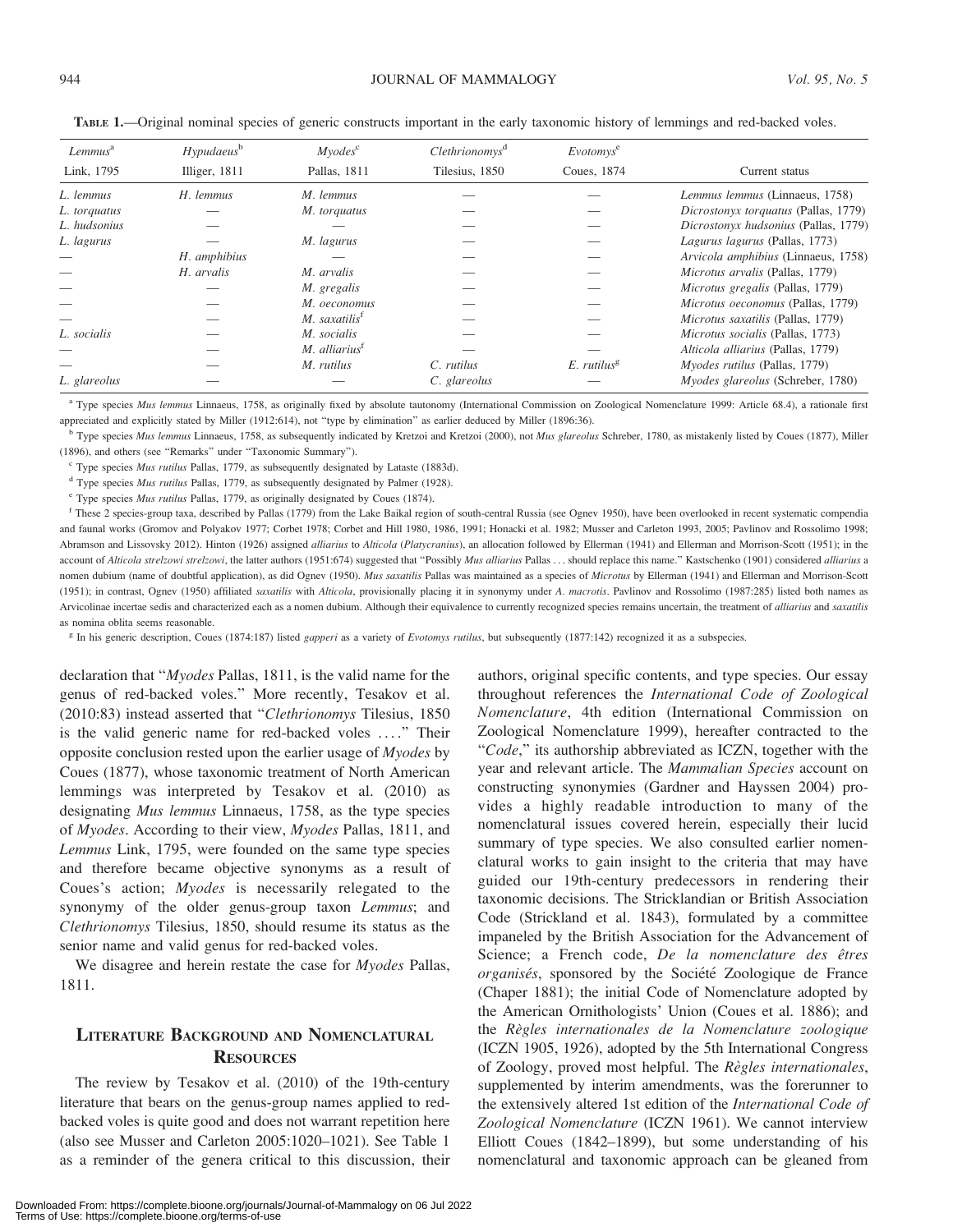his official writings on the topics. Coues was chair of the committee that produced the American Ornithologists' Union Code of Nomenclature (Coues et al. 1886), and he was an editorial contributor to The Century Dictionary (Whitney 1889–1891; hereafter abbreviated TCD). This monumental work served not only as a dictionary of the English language, but also, as noted in the Preface (Whitney 1889, Vol. I:v), ''a more complete collection of the technical terms of the various sciences, arts, trades, and professions.'' Specifically, Dr. Coues is credited (Whitney 1889, Vol. I:xiii) for terms and definitions relating to the biological sciences, ''including systematic zoology'' and ''new Latin names of classificatory groups as are essential to a serviceable presentation of zoology and botany.''

#### THE CENTRAL ARGUMENT OF TESAKOV ET AL. (2010)

Tesakov et al. (2010:85) framed their essential argument as follows (boldfaced and italicized emphases are theirs): ''He [Coues 1877] gave a detailed description of the genus Myodes and noted that the '... foregoing diagnosis, so drawn as to exclude Cuniculus  $[=Dicrostonyx]$ , is based on Mus lemmus of Linnaeus, and indicates a perfectly natural generic group of Arvicolinae,''' and in consequence ''this action of Coues (1877: p. 239) constitutes a subsequent designation of Mus lemmus as the type species of the genus Myodes.'' The italicized quotation from Coues (1877) exemplifies but one among many of the taxonomic puzzles and knotty nomenclatural decisions that he and Joel Asaph Allen faced in composing their several Monographs of North American Rodentia (Coues and Allen 1877). However, Coues's statement cannot be construed as a subsequent designation of a type species for Myodes, and we are uncertain about what word choice in Coues's expression led the authors to their boldfaced, albeit mistaken, conclusion.

Coues's deliberate employment of the term ''diagnosis'' and pointed comparative discrimination must be understood within the historical context of the taxonomic changes that he was proposing. At the time, comprehension and classification of North American mammals rested upon Spencer F. Baird's (1857) magnum opus, which Coues regularly acknowledged as the starting point for his own taxonomic interpretations. Writing 20 years later, Coues (1874, 1877) was instituting certain radical departures, particularly at the genus-group ranks, from Baird's taxonomy of ''Muridae,'' which then contained elements of the Arvicolinae, Neotominae, and Sigmodontinae, 3 subfamilies now placed in the family Cricetidae (e.g., see Musser and Carleton 2005). Whereas Baird grouped North and Central American harvest mice in Reithrodon, Coues (1874) placed them in his newly created genus Ochetodon (now a synonym of Reithrodontomys Giglioli, 1874) and differentially diagnosed it (Coues 1877:120–121) to exclude the South American taxa Reithrodon and Euneomys. Whereas Baird treated deermice as species of Hesperomys, without distinction from South American groups, Coues (1874) circumscribed North American deermice within his new subgenus Vesperimus (its synonymy with Peromyscus Gloger, 1841, was then unappreciated). Whereas Baird maintained the brown, collared, and bog lemmings within the single genus Myodes, citing the classification of Keyserling and Blasius (1840) for European forms, Coues (1874, 1877) elevated both the bog lemmings (Synaptomys) and collared lemmings (*Cuniculus*  $[= *DirectoryX* Gloger, 1841]$ ) to separate genera and accordingly emended their diagnoses with respect to brown lemmings, which he placed in the genus Myodes. Whereas Baird classified red-backed voles under Arvicola (Hypudaeus), again following Keyserling and Blasius (1840), Coues (1874) erected the new genus Evotomys and later expanded his generic diagnosis (1877:132) to segregate them from meadow voles, genus Arvicola (equivalent to Microtus as now recognized). Coues's taxonomic changes collectively provided the earliest glimpse into the level of endemism that characterized North American Rodentia and brought some taxonomic empiricism to the notion of a biogeographic division between Nearctic and Neotropical rodent assemblages.

Coues (1877) used the term ''diagnosis,'' for example, as quoted above apropos Myodes, consistent with the definition supplied in the Glossary to the *Code* (ICZN 1999:103):

diagnosis,  $n$ . A statement in words that purports to give those characters which differentiate the taxon from other taxa with which it is likely to be confused.

The Code's definition of diagnosis entirely concords with Coues's own, which he formulated a century earlier in TCD (Coues in Whitney 1889, Vol. II:1588; his crisp remarks on "description," "definition," and "diagnosis" and their shades of meaning in systematic discourse are still insightful, if somewhat dated). Although the Code now prescribes that a diagnosis should accompany the naming of new taxa (ICZN 1999: Article 13, Recommendation 13A), the word's utility in systematic study is by no means limited to such a role. To allocate the collared lemmings (Cuniculus) to a genus distinct from brown lemmings (Myodes), Coues (1877:239) was careful to substantiate their differentiating traits—a ''diagnosis, so drawn as to exclude Cuniculus''—and quite naturally used Mus lemmus Linnaeus, 1758, then a commonly known member of Myodes (Table 1), as his standard for morphological comparisons. In fact, he sedulously presented either essential characters or a literal ''diagnosis'' at the beginning of each of his generic and specific treatments throughout his monograph on North American Muridae, often giving the specific ''Diagnosis'' in Latin as was conventional for the era. Given the standard format of his taxonomic accounts, therefore, Coues's representation of the differentiating characters for Myodes as a ''diagnosis'' is unremarkable, hardly interpretable as a purposeful ''action'' for type-species fixation as maintained by Tesakov et al. (2010). Taxa such as Myodes—or Neotoma, or Sigmodon, Synaptomys, Cuniculus, Evotomys, etc.—had already been described (at least in some nominal fashion), published upon as far as the early codes were concerned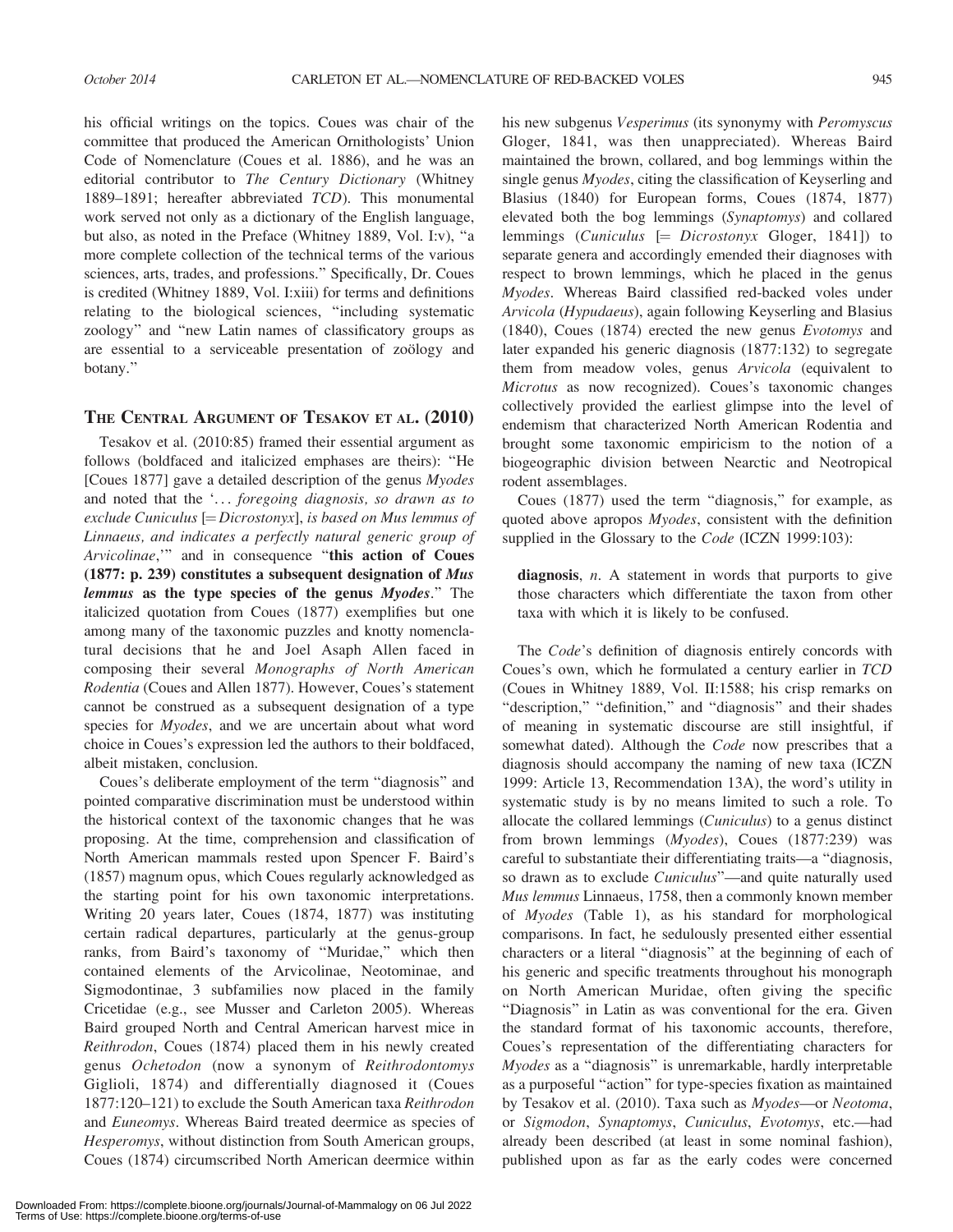(Strickland et al. 1843; Coues et al. 1886), and were properly available for classificatory purposes. Coues's intent was to encapsulate the differentiating traits of (i.e., diagnose) those North American taxa that he regarded as valid genera and species. In so doing, he substantially improved the morphological definitions of North American rodents and brought much-needed clarity to their taxonomic recognition compared with the 1857 classification of his mentor and close friend Spencer Baird (Coues christened his firstborn son Elliott Baird Coues—Allen 1909).

Although Coues's 1877 synopsis is a hallmark achievement in systematic comprehension of North American rodents, his thorough account of *Myodes* is insufficient for subsequent designation of a type species, nor do we believe that he ever intended to do so. Pallas (1811) did not indicate a type species when he named the genus *Myodes* (i.e., an original designation of the type—ICZN 1999: Article 68.2), a common omission for that era of zoological investigation but an omission no longer permissible in genus-group descriptions (i.e., after 1930 per Article 67.4.1). Consequently, retention and application of Pallas's genus became acceptable only through a subsequent designation of the type species (ICZN 1999: Article 69.1), one chosen among the nominal species originally included within it (ICZN 1999: Article 67.2). Today the 10 nominal species that Pallas (1811) originally arranged within *Myodes* represent 6 genera according to current taxonomic consensus (Table 1); absent clear attachment to a single species, definition of the taxon would be nonsensical and its meaningful usage in systematic investigation impossible. The Code intends that "designation" be understood in a rigid sense (ICZN 1999: Article 67.5): It requires that an author explicitly state that some original nominal species is the ''type or type species, or uses an equivalent term, and if it is clear that that author accepts it as the type species'' when providing a subsequent designation (ICZN 1999: Article 69.1.1). Coues's (1877) provision of a diagnosis for Myodes—based on the exemplar species Mus lemmus and expressly crafted to dispel confusion with the morphologically similar *Cuniculus*—does not equate to fixation of a type species according to the narrow strictures laid out by the Code. Although Tesakov et al. (2010) linked the words "Mus lemmus" and "type species" of Myodes in their own sentences, Coues (1877) himself did not, nor did he mention the words ''type'' or ''type species'' anywhere in his account of Myodes. That basic fact embodies the crux of the argument for dismissing Coues's (1877) treatment of Myodes as a clear and deliberate action to designate Mus lemmus as the type species.

Coues was wholly conversant with the notion of types and a capable practitioner of the concept in acknowledging or designating type species in his own taxonomic contributions (also see Coues's extended explanation of type species in TCD [Whitney 1891, Vol. VI:6562]). His 1877 classic is replete with acknowledgments of type specimens, type species, and type genera in his accounts of species and subspecies, genera and subgenera, families and subfamilies, respectively. Sometimes Coues (1877:132) isolated the type species as a subheading in a taxonomic account, for example, "Type.—Mus rutilus, Pallas" for the genus Evotomys. More commonly, Coues listed the type species within a subgeneric or generic synonymy, such as "Neotoma, Say & Ord, Journ. Acad. Nat. Sci. Phila. iv, pt ii, 1825, 346 (type, N. floridana)''—p. 7; ''Onychomys, Baird, M[ammals of]. N[orth]. A[merica]. 1857, 458 (type, Hypudaeus leucogaster, Max[imillian zu Wied-Neuwied].)"--p. 105; "Oryzomys Baird, M. N. A. 1857, 458; type, Mus palustris, Harl[an].''—p. 111. In discussing Waterhouse's (1839) creation of Hesperomys, Coues (1877:44) even used "type" in an explicit statement that legitimately serves as a subsequent designation: ''We may therefore, with entire propriety, elect Mus bimaculatus as technically the type of Hesperomys.'' Measured against this abiding concern for taxonomic foundation that permeates the 1877 publication, the absence of a type within the synonymy of  $Myodes$  (Coues 1877:237) or mention of type species within the generic account is instructive. Note that Coues (1877:243) did indicate a type for Cuniculus ("Type, C. groenlandicus =  $C$ . torquatus''), the generic construct he accepted for the collared lemmings that he isolated from Myodes, contra Baird (1857). Although Tesakov et al. (2010:85) might affirm that ''There is no doubt that Coues regarded Mus lemmus as the type species of the genus Myodes,'' Coues's own taxonomic habit casts substantial doubt on their affirmation. Where is the clarity that an author, in this case Coues (1877), has accepted a particular species that he/she subsequently designated as the type species as stipulated by the *Code* (ICZN 1999: Article 69.1.1): "... and if it is clear that that author accepts it as the type species''?

We believe that Coues (1877) exercised reasoned restraint and purposely omitted a type species in the Myodes account because he lacked access to critical older literature that might have illuminated the issue. He (1877:240) was appropriately aware that, ''Like that of other genera known in early zoological times, the synonymy of Myodes is involved.'' With regard to which genus had priority for North American brown lemmings, Coues (1877:240) further supposed that ''The choice, then, narrows to Myodes and Lemmus; we have not the authorities at hand to decide the case [italics ours], but the balance of opinion is in favor of Myodes.'' Instead, the balance of evidence, not opinion, as supplied by later systematists has swung to Lemmus Link, 1795 (Table 1), a genus and publication date unfamiliar to most naturalists in the middle 1800s. Oldfield Thomas (British Museum of Natural History, London) had alerted Gerrit S. Miller (United States National Museum, Washington [USNM]) to the seniority of Lemmus (type species  $=$  Mus lemmus Linnaeus, as fixed by absolute tautonomy—ICZN 1999: Article 68.4), the genus that Miller (1896:13–14) adopted in his pivotal work entitled ''The genera and subgenera of voles and lemmings'' and cemented its usage thereafter in mammalian systematics (e.g., Trouessart 1898; Hinton 1926; Ellerman 1941; Simpson 1945). At the species level within Myodes, Coues (1877:240) demonstrated similar reserve, accepting Middendorff's (1853) recognition of valid species and applying a name based on an Asian taxon, M. obensis, as senior synonym for North American forms (e.g.,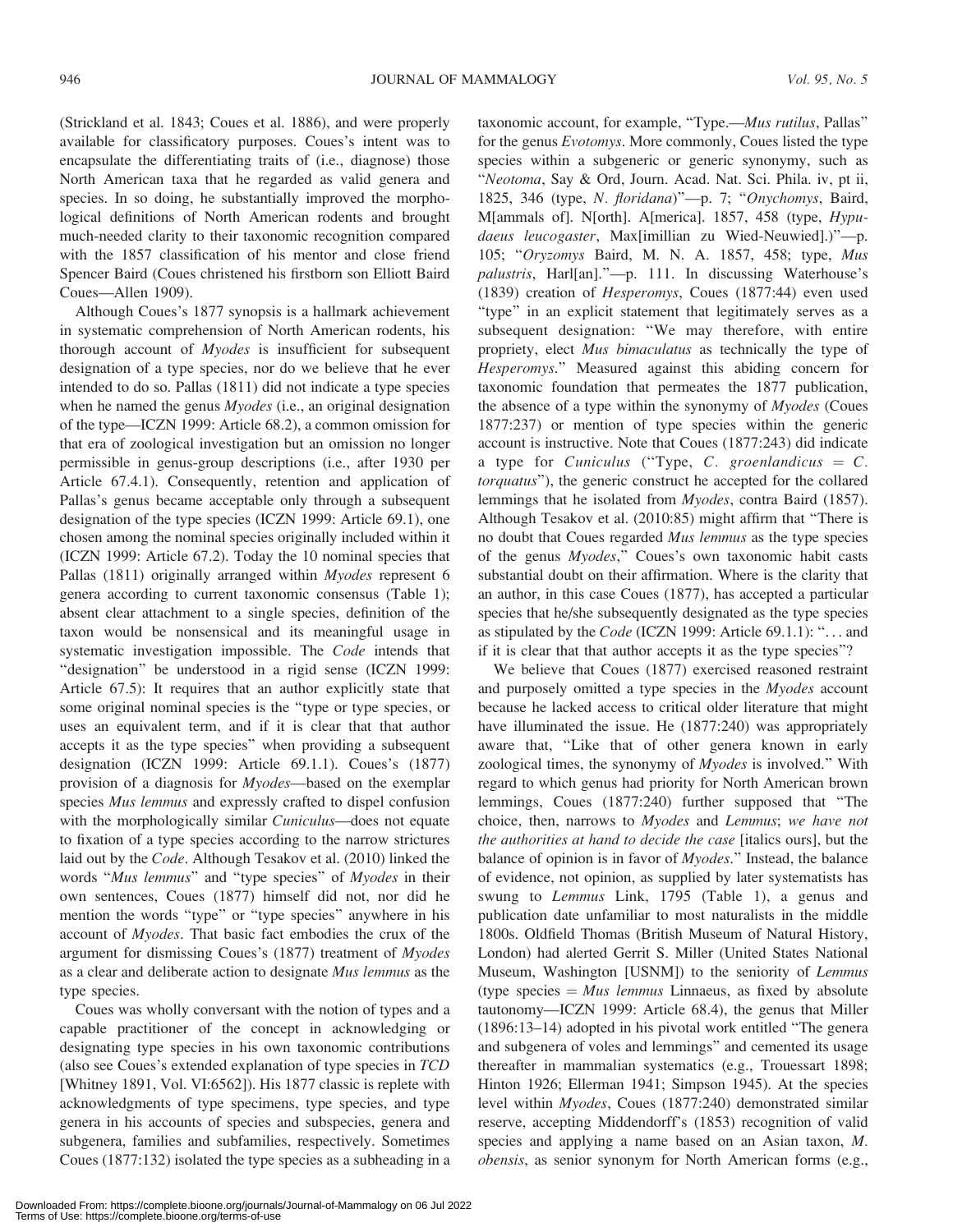trimucronatus): ''But this [synonymy of Old and New World brown lemmings] is a question we do not propose to enter upon here; our business being simply the determination of the North American species.''

We grant that our attribution of intent to Coues's treatment of Myodes in this particular regard, like that of Tesakov et al. (2010), ultimately hinges on conjecture (although we believe that our inference is more firmly grounded). Ineradicable aspects of ambiguity or uncertainty are regrettably inherent in many generic descriptions of the early 1800s, a circumstance that precisely underscores why recent codes have hewn to ever more rigid standards for interpreting subsequent designation and for requiring direct mention of ''type or type species,'' conditions not met in Coues's account of Myodes.

Coues's (1877) uncertainty over the priority of Myodes versus Lemmus echoed the nomenclatural dilemma that confronted his predecessor Spencer Baird, who explained (1857:554), ''Not having access to all the authorities, I am unable to say whether the name of Myodes or Lemmus should be retained for this group [North American lemmings sensu lato].'' Baird ultimately accepted Myodes and the generic scope adopted by Keyserling and Blasius (1840) in their faunal compendium of European vertebrates. Baird (1857:554) continued, ''In the absence of any specimens of typical Myodes from America, I am obliged to select one of the European species for the illustration of the genus. Of the four species in the collection of the Smithsonian Institution, M. lemmus, torquatus, obensis, and schisticolor, I choose the first mentioned as the best known type.'' Baird's usage of ''type'' in this context does not carry a binding nomenclatural connotation, but rather is intended in the sense of ''kind,'' "form," or "exemplar," as he made clear in his prefatory remarks on comparative and descriptive procedures (Baird 1857:xxvii):

A few words of explanation of the plan adopted in preparing the articles of the present report may not be out of place. I have usually made the entire detailed description of the species from one particular specimen (often indicating it by number), mentioning afterwards the variations presented from this type by the others before me. The specific diagnoses alone contain a combination or selection of the characters of several specimens.

Examples of Baird's (1857) comparative usage of ''type'' follow (emphases ours).

- P. 81—"Taking the panther or cougar (Felis concolor) as the type of the American cats, the dental formula is as follows:''
- P. 217—''In describing the skulls of the bears it will be better to select as the type one of middle age, and afterwards indicate the variations in the very old and the very young ones.''
- P. 226 (under Ursus americanus)—"The specimen selected as the type of the skull in this species is No. 897, from St. Lawrence county, New York.''
- P. 461 (introduction to *Hesperomys leucopus*)—"I have taken the white-footed mouse of Massachusetts as my type in describing the species on account of the very large series of specimens on hand . . . .''
- - P. 577 (morphological description of Lepus glacialis)— "Taking an adult in winter as the type, the head is much arched and broad.''

''Type'' in these examples, and numerous other instances in Baird's 1857 tome, is used as a standard of comparison, not the actual type specimen or type species. Compared with today's disciplined vocabulary of taxonomic description, Baird's usage of ''type'' is imprecise, even misleading if taken out of context, and may partially explain why Coues (1877) was so diligent in identifying actual type specimens and type species in his accounts of North American rodents. Indeed, the task would fall to Coues (1877) and later catalogers of USNM types (especially Lyon and Osgood 1909) to tidy-up the key foundational elements of Baird's species- and genus-group descriptions.

Contrast the equivocal case for identifying a type species of Myodes as the genus was reported by Baird (1857) or Coues (1877) with the manifestly interpretable action implemented by Fernand Lataste (1883d). In a review of French voles, Lataste (1883a) supplied a key to the 7 species he recognized, apportioned among 4 subgenera of Microtus, and then reviewed past taxonomic studies, beginning with Linnaeus (1758), for the availability of names that should be applied. Common voles, red-backed voles, steppe lemmings, and lemmings were represented among the original specific contents of the genus Myodes as conceived by Pallas (1811; see Table 1). Lataste (1883b), however, acknowledged Sélys-Longchamps (1839) as the conceptual model for restricting Myodes Pallas, 1811, to red-backed voles instead of lemmings, the taxonomic signification employed by Keyserling and Blasius (1840), and gave a morphological definition of Microtus (Myodes) as he and Sélys-Longchamps recognized the subgenus (rooted molars, proportional features [ears, eyes, tail], plantar tubercle number, mammary formula, and terrestrial habit). His literature review (Lataste 1883b, 1883c) acknowledged other genus-group taxa that had been applied to red-backed voles, including Hypudaeus (Baird 1857 and Blasius 1857, as subgenus; Fatio 1869, as genus) and Evotomys (Coues 1874, 1877, as genus) and concluding with a subgeneric synonymy of *Myodes* (Fig. 1). Nevertheless, both Lataste (1883a, 1883b, 1883c, 1883d) and Coues (1877) overlooked Clethrionomys, named by Tilesius (1850) to embrace 2 species of red-backed voles (Table 1), but without mention of a type species, an omission later corrected by Palmer (1928). Because Lataste (1883a) was aware that many nominal species within Pallas's Myodes had been previously removed to other genera—namely, *Lemmus* (in this instance Lemmus sensu Tiedemann, 1808, not Link, 1795), Microtus, or Arvicola—he (Lataste 1883d:349) deliberately indicated Mus rutilus Pallas as type species in his summary table for *Myodes* (Fig. 1) to preserve the genus-group name (Lataste 1883d:348): "Je fais suivre chacun d'eux de sa synonymie, et j'indique: 1°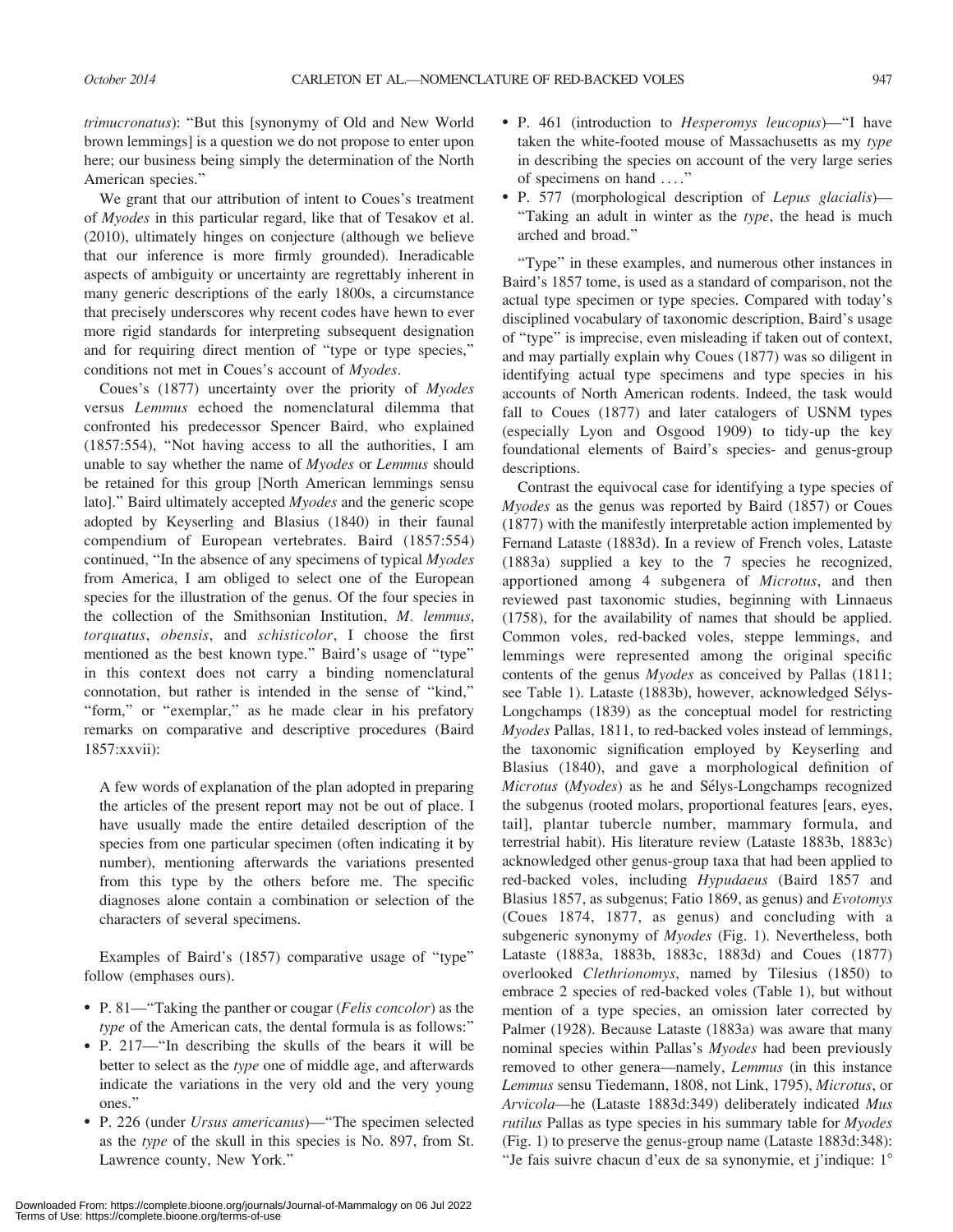948 JOURNAL OF MAMMALOGY Vol. 95, No. 5

### LE NATURALISTE

Premier sons-genre.

**MYODES** 

- 1811.  $\lt$  Myones Pallas, Zoographia, p. 173.
- 1814. < BRACHYURUS Fischer, Zoognosia, ed. III, v. III, p. 55.
- 1839. = Myones Sélys, Micromammalogie, p. 87.
- 1845. < Hypun Eus Nillsson, loc. cit., p. 34 (non Illiger, 1811).
- 1857. = HYPUDÆUS Blasius, Fauna, p. 336.
- 1874. = Evoronys Coues, Monographs, p. 131.
	- Espèce type : rutilus Pallas. Espèce française : glareolus Schreber.

FIG. 1.—Portion of Lataste's (1883d:349) classificatory table as published in Le Naturaliste, in which he indicated the type species, Mus rutilus Pallas, of his 1st subgenus Myodes, genus Microtus. Symbols employed in the subgeneric synonymy, less than  $(<)$  or same as  $(=)$ , compare the taxonomic scope of *Myodes* as defined by Lataste with taxonomic arrangements of previous authors. For example, Myodes sensu Lataste was narrower in definition than that used by Pallas (1811), who also included species of lemmings and common voles (see Table 1), but was the same as the taxon was intended by Sélys-Longchamps (1839) or its objective junior synonym Evotomys (type species, Mus rutilus) described by Coues (1874), both of whom restricted the contents to species of red-backed voles.

son espece type;  $2^{\circ}$  ses autres espèces françaises" (= I follow each of them [the 4 subgenera] with its synonymy, and I indicate: 1st, its type species; 2nd, other species in France). Lataste's alert designation of a type species in order to anchor the taxonomic definition of Myodes likely stemmed from his participation on the nomenclatural committee convened by the Société Zoologique de France and chaired by his colleague Maurice Chaper. Chaper's (1881) De la nomenclature des êtres organisés is conceptually important in advancing the international rules of zoological nomenclature that we accept today (e.g., see Melville 1995:15–17; Dayrat 2010:210–211).

In summary, we continue to regard Myodes Pallas, 1811, as the proper genus for red-backed voles (i.e., Mus rutilus Pallas and related species) because:

- A) Lataste (1883d:348) signaled his intention to indicate type species for the subgenera of voles that he considered valid, conforming to the law of priority, and did so (p. 349) by labeling Mus rutilus Pallas as type species of Myodes in his classificatory table (Fig. 1). In a broader synthesis of Old and New World voles (Microtus sensu lato), Lataste  $(1886:271)$  repeated his definition of the subgenus *Myodes* and reiterated Mus rutilus Pallas as its type species, demonstrating his acceptance of its stature and his role in fixing it as type (ICZN 1999: Article 91.1.1).
- B) Coues (1877) nowhere used the words ''type'' or ''type species'' in a nomenclatural context in his treatment of

Myodes. He formulated a diagnosis for Myodes, based on characters exhibited by Mus lemmus Linnaeus, to clarify morphological separation of brown lemmings (Myodes) from collared lemmings (*Cuniculus*  $[= *Directions*]/[0, 1]$ , a taxonomic innovation of his work in contrast to the classification of his predecessor Baird (1857). Coues's reference to ''diagnosis'' does not amount to an intentional nomenclatural act to designate a type in a work wherein he employed that term, as noun or verb, in the taxonomic accounts of the rodent genera and species that he considered valid. That Coues did not list a type species in his synonymy of Myodes, a nomenclatural detail that he commonly provided in his other generic synonymies, tellingly conveys his uncertainty regarding the applicability of this name and incomplete knowledge of earlier literature that may (or may not) have sustained its usage for the taxon including brown lemmings. Coues's account of Myodes fails to meet the high bar that the Code now sets for an unambiguous subsequent designation of a type species (ICZN 1999: Articles 67.5, 69.1.1).

C) Myodes Pallas, 1811, is the oldest genus-group name whose definition rests upon the type species Mus rutilus Pallas, 1779, according to the subsequent designation by Lataste (1883d). Myodes antedates Clethrionomys Tilesius, 1850, and Evotomys Coues, 1874, both taxa also having Mus rutilus as their type species, the former by subsequent designation (Palmer 1928) and the latter by original designation (Coues 1874). According to present understanding, the clade of red-backed voles that includes the species rutilus and its closest relatives takes the generic appellation Myodes.

#### INTERESTING BUT EXTRANEOUS POINTS

In addition to their central argument, discussed above, Tesakov et al. (2010) related ancillary information meant to amplify the case for *Myodes* as a junior synonym of *Lemmus* or to reinstate Clethionomys as the valid generic name for redbacked voles. Although noteworthy as historical anecdotes, these subsidiary arguments are extraneous to the criteria deemed strictly relevant according to the Code. Nonetheless, some merit comment for expansion, clarification, or contradiction.

In reviewing the early literature, Tesakov et al. (2010:84) remarked that ''there was a long-standing, though quite regional tradition of referring red-backed voles to the genus Myodes Pallas, 1811 based on the informal usage of Arvicola  $(Myodes)$  by de Sélys-Longchamps (1839)." From the late 18th through the middle 19th century, ALL of our taxonomic literature was ''quite regional.'' In an era when communication among scientists was transmitted by means of slow-speed sailing ships, not by high-speed Internet, it is understandable that provincial differences and regional viewpoints would characterize much early taxonomy and hamper integrative biological investigation. This weakness, along with myriad other taxonomic inconsistencies and eccentricities that existed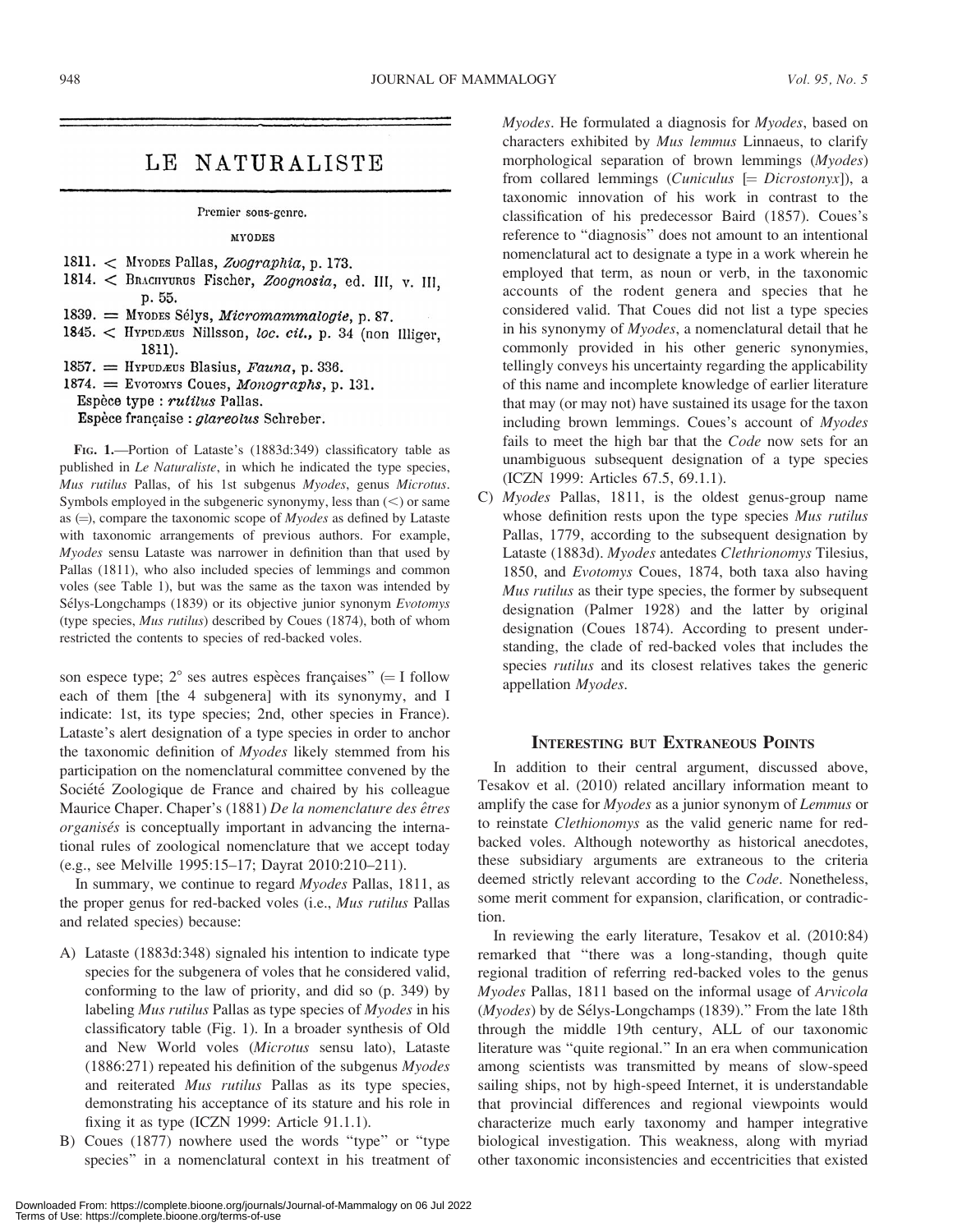among countries and continents, motivated early attempts to create a universally applicable, internationally acceptable system of zoological nomenclature (see overviews by Melville 1995 and Dayrat 2010). Thus, the forward-looking British Association Code would boldly suggest that new genera and species be "*extensively* circulated in the first instance [of their description]'' (Strickland et al. 1843:274, Recommendation F), a suggestion only now fully realized 150 years later thanks to the worldwide Internet. Notwithstanding the regional flavor of Myodes as initially restricted by Sélys-Longchamps (1839), Lataste's (1883a, 1883b, 1883c, 1883d, 1886) taxonomic formalization of Myodes, as a subgenus of Microtus, satisfies current requirements of the Code to secure the name and individuate its taxonomic meaning; moreover, Lataste's literature review and synonymy (Fig. 1) demonstrated his broad understanding of red-backed voles as classified in other parts of the world, not simply France or western Europe.

"Their  $[=$  Carleton et al. 2003; Musser and Carleton 2005; Pavlinov 2006] premature usage of Myodes instead of Clethrionomys . . . has unfortunately led to taxonomic instability and discontinuity in scientific usage in a very widespread group of organisms'' (Tesakov et al. 2010:84). For a taxon the type species of which had been designated 120 years ago (Lataste 1883d), which action was acknowledged 50 years ago (Kretzoi 1964), and which priority has been either subsequently referenced or actually employed in the literature (e.g., Kretzoi 1969; Pavlinov and Rossolimo 1987, 1998; Zagorodnyuk 1990; Kretzoi and Kretzoi 2000), return to the usage of Myodes seemed long overdue from our perspective, not premature. We have appreciated the opportunity to reflect further on this issue, as occasioned by the thoughtful evaluation of Tesakov et al. (2010), but as explicated above, our conviction that Myodes Pallas is the correct generic name to use for red-backed voles has only been reinforced as a result. In the next section, we shall address the notion of ''taxonomic instability and discontinuity in scientific usage.''

Tesakov et al. (2010:84) devoted a paragraph to Pallas's (1811) concept of Myodes, which originally embraced 10 species (Table 1), and helpfully illustrated a criterion that early taxonomists improvised to interpret ''typical'' when no type species was originally designated: the order of species listed by an author when the new genus was created. As elaborated by Tesakov et al. (2010:84), "... more typical forms were usually mentioned first. Among characteristic features of Myodes Pallas noted 'ear hidden in fur' and 'shortened tail.' Indeed, the two first listed species (lemmus, torquatus) have very small hidden ears, and very short tails thus strongly expressing the typical characters of the group.'' Or for the sake of argument, we might note that the literal meaning of *Myodes*—"mouselike form'' per TCD (Whitney 1890, Vol. IV:3919) or simply ''mouse-like'' per Palmer (1904:439)—may have guided Pallas's choice of the generic epithet based on the conspicuous pinnae and relatively long tail of the last-listed rutilus. Coues appropriately underscored the subjectivity inherent in this method of determining a type, dismissing it as ''mere convention, which often becomes an absurdity'' (Coues in Whitney 1891, Vol. VI:6562). Post hoc attempts to guess an author's meaning of ''typical'' are ultimately futile for many of the broad generic constructs created in the early 19th century, genera that included morphologically diverse and distantly related species as informed by subsequent decades of systematic research. To avoid inconsistency and subjectivity in taxonomic interpretation of such early names, zoological codes have mandated clear indication of a type species in any subsequent designation for older genera that lack a type (ICZN 1999: Articles 67.2, 69.1); to avert such problems from ever recurring, the Code now requires explicit provision of a type species for new descriptions of genus-group taxa described after 1930 (ICZN 1999: Article 67.4.1). The usage by Keyserling and Blasius (1840) of Myodes to contain only lemmings (lemmus, obensis, torquatus) and lemming-like species (lagurus) was plausibly based on a species-listed-first rationale and set the precedent for employing the genus in this taxonomic sense (Miller [1896] would later resurrect Lemmus Link, 1795, from obscurity and confirm its seniority for brown lemmings). Keyserling and Blasius, however, did not attach designation of a type species to their account of Myodes, nor did Baird (1857) or Coues (1877). Lataste (1883d) did, and he did so in a deliberate and unequivocal manner (see Fig. 1).

Tesakov et al. (2010:84) acknowledged Sélys-Longchamps (1839) for originating the alternative interpretation of  $Myodes$ variously observed during the middle 1800s when he associated the taxon with red-backed voles instead of lemmings. They emphasized that Sélys-Longchamps himself had "stressed the non-taxonomic essence of his groupings," dividing European voles among informal ''sections'' and "groups" within *Arvicola* instead of assigning them to formal subgenera. We hasten to point out that Sélys-Longchamps's (1839) Études de Micromammalogie was a mature synthesis of European shrews and rodents—authorship and issues of priority were heeded, generic and specific synonymies, together with diagnoses and morphological descriptions, were provided for taxa considered valid, measurements were supplied and crania illustrated; he simply declined to go below the rank of genus in developing his formal classification. Of course, Selys-Longchamps's wishes on this account cannot ´ suppress future taxonomic judgments implemented by subsequent researchers who otherwise fulfill the requirements of publication, a binomial format, attention to priority, and other nomenclatural protocols. Lataste (1883b:333) frankly admired Sélys-Longchamps and paid homage to the man's contributions for influencing his own classification of voles. Selys- ´ Longchamps's (1839:87) admonition apropos the future recognition of Myodes as a subgenus or genus is an ironic footnote in the classificatory history of red-backed voles, but it remains immaterial to the legitimate subsequent designation of a type species effected by Lataste (1883d; Fig. 1).

#### CONCLUSION 5 OF TESAKOV ET AL. (2010)

Of the 5 conclusions enumerated by Tesakov et al. (2010:85), points 1 through 4 have been addressed in our

Downloaded From: https://complete.bioone.org/journals/Journal-of-Mammalogy on 06 Jul 2022 Terms of Use: https://complete.bioone.org/terms-of-use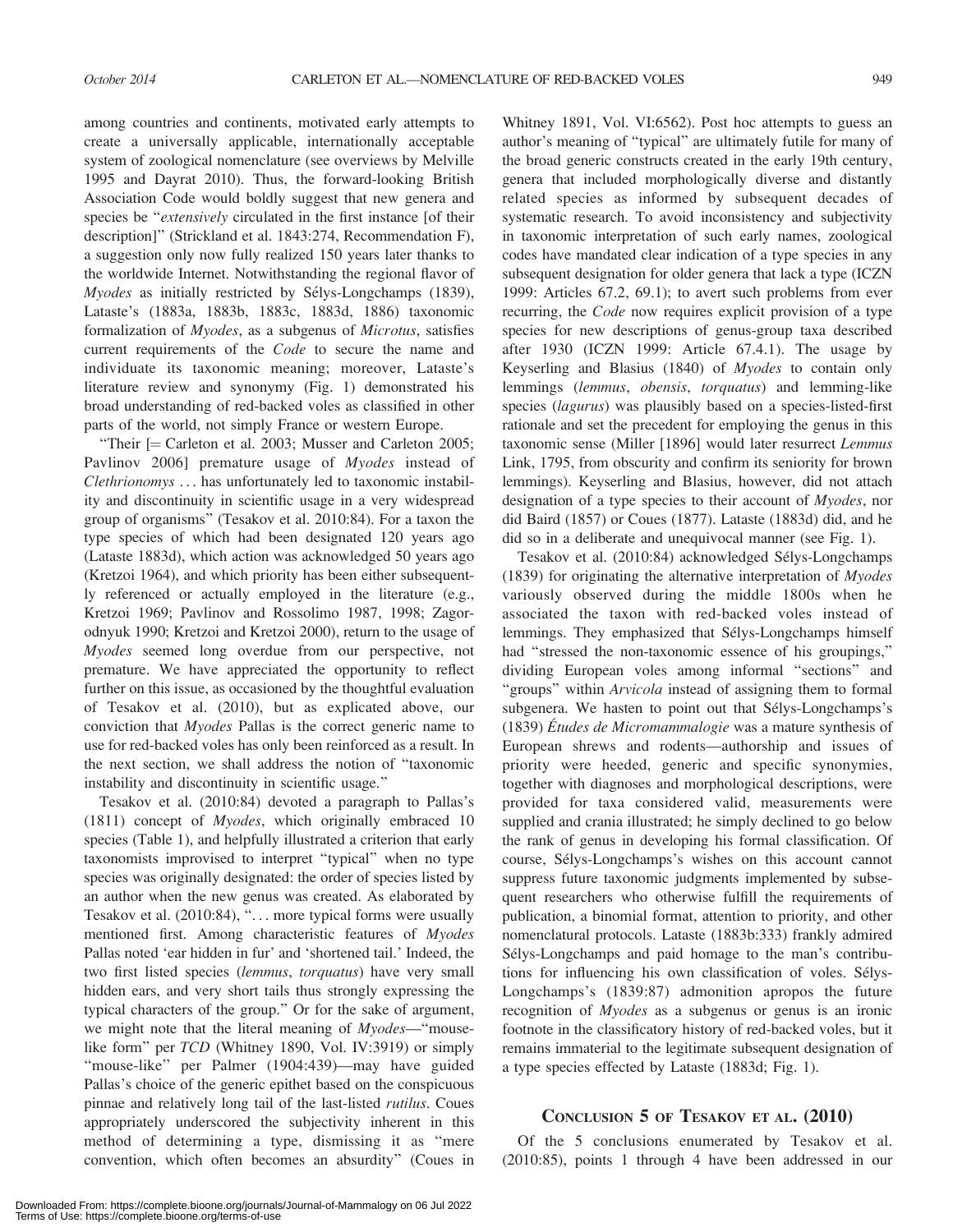

FIG. 2.—Timeline of the 4 genus-group names applied to red-backed voles over their 174-year taxonomic history. Lettered tick-marks indicate dates of important publications discussed in the text or otherwise influential works relevant to the usage of the 4 taxa: Evotomys (a, Coues 1874; b, Coues 1877; c, Miller 1896; d, Miller 1912; e, Hinton 1926); Clethrionomys (a, Tilesius 1850; b, Palmer 1928; c, Ellerman, 1941; d, Hall and Kelson 1959; e, Corbet and Hill 1980; f, McKenna and Bell 1997); Hypudaeus (a, Keyserling and Blasius 1840; b, Baird 1857; c, Fatio 1869); and Myodes (a, Selys-Longchamps 1839; b, Fatio 1862; c, Lataste 1883d; d, Lataste 1886; e, Kretzoi 1964; f, Carleton et al. 2003 and Pavlinov 2003; ´ g, Abramson and Lissovsky 2012). The comparative widths of the timelines represent our impression of relative usage.

foregoing section on ''The Central Argument.'' Point 5, quoted verbatim below, is involved and deserves extended comment.

5. Although the validity of Clethrionomys follows directly from the regulations of ICZN, to avoid further instability in taxonomic usage in this group of voles, stemming from possible new discoveries in old literature, it is proposed to consider the future inclusion of the name Myodes with the type species Mus lemmus Linnaeus, 1758 in the List of Available Names in Zoology.

Yes, the availability of Clethrionomys Tilesius, 1850, is covered by regulations of the Code, and its applicability to redbacked voles issues from the subsequent designation of its type species, Mus rutilus Pallas, 1779, by Palmer (1928). However, its validity as the proper genus to embrace red-backed voles is superseded by Myodes Pallas, 1811, whose taxonomic definition is based on the same type, Mus rutilus, as subsequently designated by Lataste (1883d), as we have explained above.

The Code too is concerned with stability. Adherence to the Principle of Priority (ICZN 1999: Article 23) to adjudicate the valid name of taxa considered to be synonyms is generally preferred, but not mandated as absolute and forever inviolable. Familiar junior synonyms in prevailing usage can be maintained when both conditions of Article 23.9.1 are jointly satisfied to reverse the principle of priority: The senior synonym cannot have been used as a valid name after 1899 (nomen oblitum), and the junior synonym must have been used extensively as the prevailing name. In 1964, Kretzoi reminded the systematic community of Lataste's (1883d) type-species selection, reasserted the priority of this narrower definition of Myodes Pallas, 1811, and allocated Clethrionomys Tilesius, 1850, and Evotomys Coues, 1874, among its junior synonyms. In the middle to late 1900s, Myodes was infrequently, never predominantly, recognized as the valid genus of red-backed voles (see references in Musser and Carleton 2005). Past

nomenclatural panels and commissions have uniformly encouraged the propriety of crediting our predecessors for their taxonomic contributions, taking the form of the ''law'' of priority, and authors of the current Code have allowed a century-wide window for taxonomists to express retrospective judgment before a taxon can be declared a nomen oblitum (forgotten name). Personally, we would find it illogical to label Myodes as a ''forgotten name'' when it was adopted as a valid name of lemmings (incorrectly in hindsight) over much of the 19th century, when it has been regularly listed in generic synonymies throughout the 20th century, and when subsequent designation of its type species resulted from a carefully considered, purposeful nomenclatural decision (Lataste 1883a, 1883b, 1883c, 1883d). Our personal views aside, Myodes cannot be legitimately discarded as a nomen oblitum because of Kretzoi's 1964 contribution and the sporadic usage of Myodes as the valid senior synonym that followed (ICZN 1999: Article 23.9.1.1). We find it ironical that were current regulations of the Code operational at the time Palmer (1928) lifted Clethrionomys from obscurity, that name may well have been suppressed as a nomen oblitum, and mammalogists today would be using Evotomys Coues.

In an engaging overview of nomenclatural debates that have unfolded since Linnaeus (1758), Dayrat (2010:218) observed that ''one of the reasons that nomenclature is unstable is that the history of taxon names is highly complex in all taxa . . . .'' His observation aptly characterizes the instability that has marked the 174-year taxonomic history of red-backed voles and the variety of genus-group names applied to them over the course of that history (Fig. 2). Since Sélys-Longchamps (1839) circumscribed red-backed voles as the ''Group'' Myodes within a broadly conceived Arvicola, 2 or 3 names have been used simultaneously for the genus-group taxon. Three of those names have enjoyed serially prevailing usage—beginning with Hypudaeus (approximately 30 years), followed by Evotomys (approximately 50 years), and then Clethrionomys (approximately 65 years)—and Myodes has overlapped all 3 as it has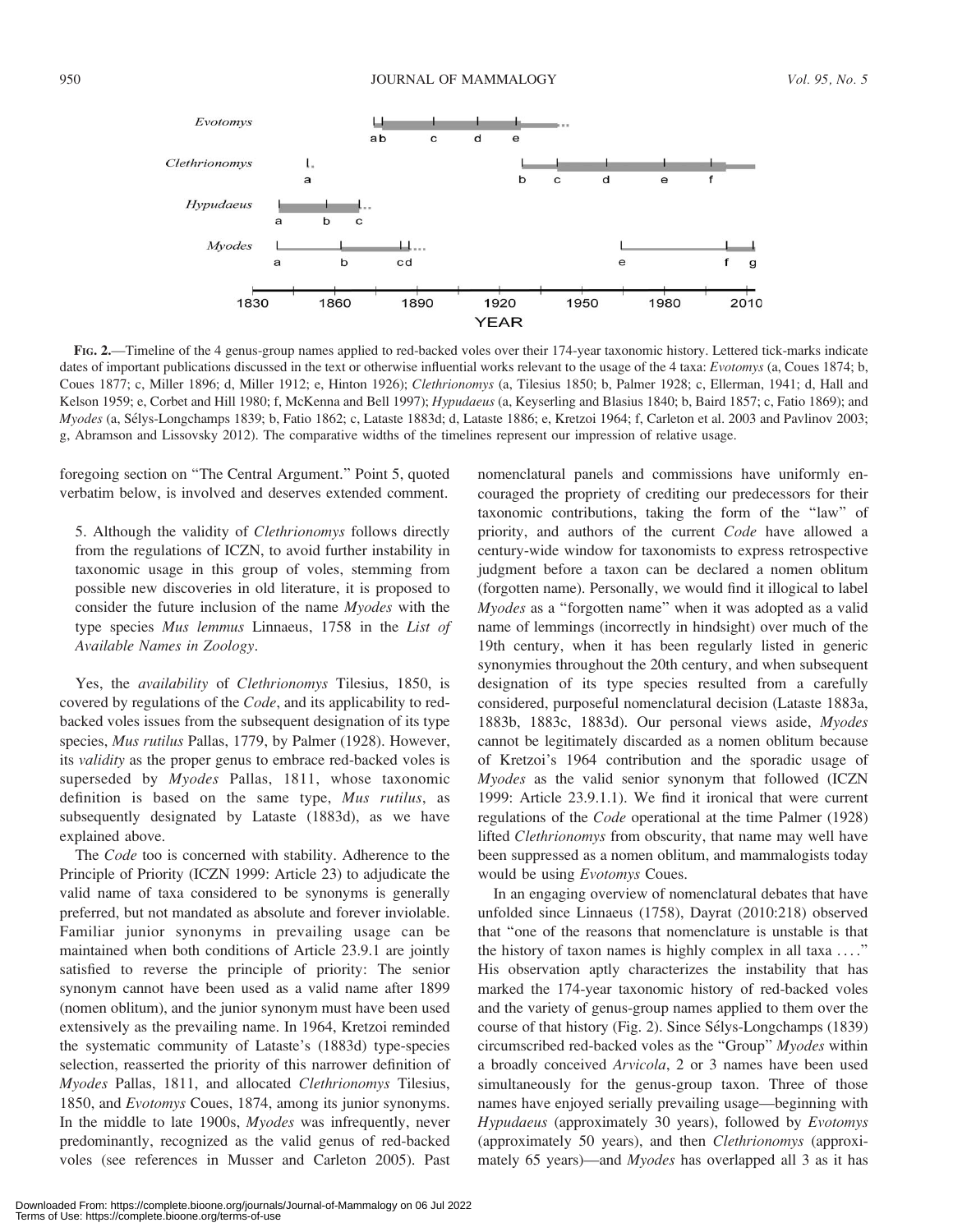been doggedly recognized as valid by some systematists. The long interruption in employment of *Myodes* for designating red-backed voles approximates the barren span in usage of Clethrionomys (Fig. 2). Before Palmer (1928) uncovered Clethrionomys Tilesius, 1850, the name had demonstrably disappeared from taxonomic dialogue (e.g., not mentioned by Baird 1857; Coues 1877; Lataste 1886; Miller 1896, 1924; Trouessart 1898; Hinton 1926). Myodes, on the other hand, continued to be recognized, albeit erroneously as a synonym of Lemmus because the subsequent type designation by Lataste (1883d) had been overlooked, ignored, or unappreciated (see "Remarks" below in the "Taxonomic Summary"). To be sure, the zoological community's attitudes about absolute priority, conservation of junior names, and statutes of limitation for declaring nomina oblita have varied over the decades as reflected in past zoological codes (see review in Dayrat 2010:216–218). Our understanding of these matters and restatement of the case for Myodes Pallas accord with articles and definitions found in the current Code (ICZN 1999), which supersedes all early codes and previous editions of this Code (ICZN 1999: Article 86).

Because we humans are a social species, there is, expectedly, a normative generational view inherent in complaints about taxonomic instability. We empathize with Tesakov et al. (2010) and their concern on this account. The four of us are old enough (Yikes!) to remember the disgruntlement voiced by our major professors over the replacement of the long-familiar name for ground squirrels, Citellus, by Spermophilus. Nowadays, mammalogists worldwide use Spermophilus without giving any thought to the immemorable nomenclatural reasons for the change (see ICZN 1956). Researchers know that published data on ground squirrels must be sought under the generic tags of Citellus and Spermophilus (or now 8 genera fide the revision of Helgen et al. 2009). This is just an elementary requisite of doing research, a requirement made vastly easier with the advent of the Internet, the powerful search engines at hand, and rapid progress in digitization of the legacy literature of taxonomy. Raw results returned from literature searches of Google Scholar (http://scholar.google.com, accessed October 2013) for Clethrionomys and Myodes show that the former genus has remained in prevailing usage over the past decade, although the latter's global acceptability has risen to about 50% of articles published in 2011–2012 (Fig. 3). The slow pace of change in these trend-lines may reflect the inertia against changes in taxonomic habit within large and heterogeneous populations of scientists. The majority of scientists who happen to study red-backed voles will care little about the nomenclatural contretemps of *Clethrionomys* vis-à-vis *Myodes* covered herein. They just want to employ the correct name, one that will satisfy journal editors and reviewers.

We do not share the worry of Tesakov et al. (2010:85) that "possible new discoveries in old literature" will emerge to once again unsettle the taxonomy of red-backed voles. Coverage of the literature that addresses the taxonomy of these voles, especially formerly obscure publications of the 19th century, strikes us as exceptionally thorough. The present *Code*, and



FIG. 3.—Plot of articles published per year that employed either Clethrionomys or Myodes as the genus of red-backed voles since the appearance of Carleton et al. (2003), who reinstated Myodes as the valid genus. Based on search results of Google Scholar (GS; http:// scholar.google.com, accessed October 2013); results are raw counts using the search terms [Arvicolinae, Clethrionomys] or [Arvicolinae, Myodes] to eliminate incidental output for other organisms with "*myodes*" as the species epithet.

most of its predecessors, has drawn a line in the sands of time, namely Linnaeus's 10th Edition of Systema Naturae, 1758, a date before which older names cannot be resurrected (ICZN 1999: Article 3). Since then, only 4 genus-group names have been used to taxonomically circumscribe red-backed voles as a "natural" or phyletic grouping in the strict sense (Fig. 2): Hypudaeus Illiger, 1811; Myodes Pallas, 1811; Clethrionomys Tilesius, 1850; and Evotomys Coues, 1874. The last 3 genera have the same type species (*Mus rutilus* Pallas, 1779), a fact that solidifies their status as objective synonyms (Article 61.3.3) and invites the application of priority to decide among them (Articles 23.1, 23.3). With regard to the first, Hypudaeus, Coues (1874) had rightly exposed the inappropriateness of its usage, in part because Illiger's original generic contents contained no species of red-backed vole (Table 1); Coues (1874) artfully created the new genus Evotomys as a nomenclatural remedy and as introduction to his generic sequestration (1877) of red-backed voles from common voles, genus Arvicola. Thanks to Coues, and according to current rules (ICZN 1999: Articles 67.2.1, 69.2), the mistaken application of Hypudaeus to red-backed voles that transpired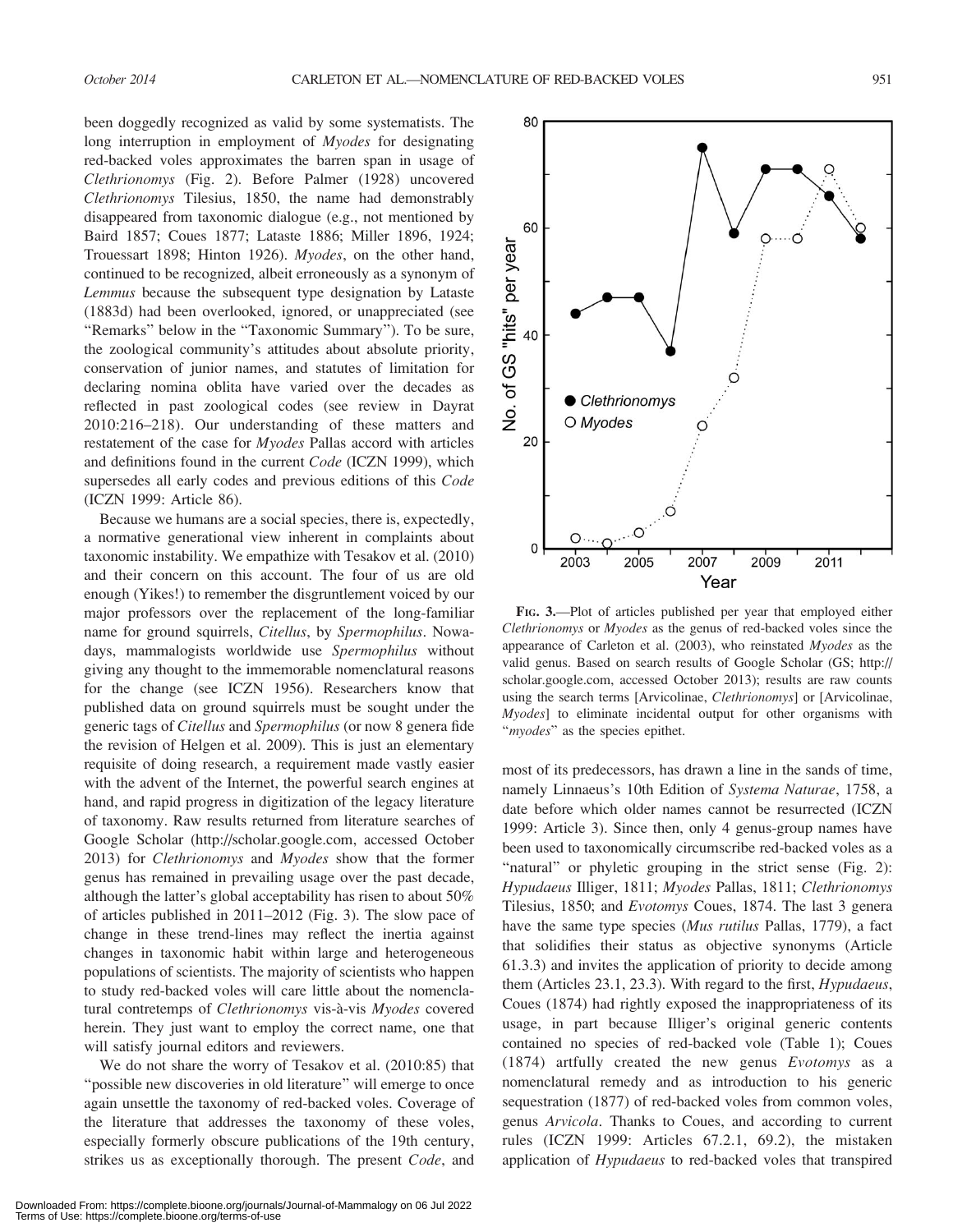in the middle 1800s can never again materialize. And should a heretofore unknown genus-group name emerge from some long-hidden, pre-1900 systematic work, the invocation of nomen oblitum would be patently justifiable and incontestable.

To place Myodes Pallas, 1811, in the List of Available Names in Zoology, with its type fixed as Mus lemmus Linnaeus, 1758, would require that the type species be designated through use of the Commission's plenary powers (ICZN 1999: Article 81) in response to a petition expressly requesting such action. As a visceral reaction, this tactic troubles us based on an underlying principle long articulated by all of our zoological codes, past or present, to refrain from infringing upon taxonomic judgment (that is, the judgments rendered by Selys-Longchamps, Lataste, Kretzoi, and others, ´ not our own). More to the point, the ICZN's official intercession is wholly unnecessary because the articles that speak to this particular instance of nomenclatural disagreement are already provided in the present Code. Taxonomic instability is not at issue here. The question is straightforward: Did a particular author, Coues (1877), subsequently designate a type species of Myodes in a direct and unambiguous manner (he did not—see above)? The proposal by Tesakov et al. (2010:85) to have the ICZN intervene belies the authors' conviction that Coues's ''actions constitute a valid designation of Mus lemmus as the type species for the genus Myodes.'' Instead of appealing to the ICZN to invoke its plenary power to fix the type species of  $Myodes$  and thereby decree its synonymy with Lemmus, we invite readers to consult their copy of the Code, apply its principles to Coues's (1877) account of the genus Myodes as represented by Tesakov et al. (2010) and by us, and reach their own judgment.

#### A BRIEF RETROSPECTIVE

The foregoing exposition will sound a disagreeable, tediously lawyerlike tone to many: ''But it isn't science!'' Well, yes it is. SCIENCE stumbles forward through a dynamic tension between order and anarchy. In systematic biology, our nomenclatural rules and codes operate necessarily within the sphere of order, striving to minimize, ideally to eliminate, semantic differences in the proper names (taxa) we employ in formulating our taxonomic hypotheses, and, by so doing, focusing attention on the verbs embodied in relational statements about phylogeny, zoogeography, and ecology. The coherent thread in the evolution of our nomenclatural guidelines, from the Stricklandian Code (Strickland et al. 1843) through the 4th edition of the International Code of Zoological Nomenclature (ICZN 1999), is one of lessening ambiguity and strengthening objectivity at all steps in the creation and application of scientific names.

Such a progression is evidenced by the type species and its critical role as name-bearing type to anchor the definition of genus-group taxa and to clarify the applicability of their names. Provision of a type species rarely accompanied the description of new genera in the late 18th or early 19th centuries, and the nomenclatural awareness to provide one emerged only as a

recommendation in the early codes (e.g., Strickland et al. 1843: Recommendation G). Although not required, original designation of the type species became a regular practice in generic descriptions toward the end of the 19th century and thereafter (e.g., see Dayrat 2010:218–219). Unfortunately for systematic mammalogy, like all branches of zoological study, a substantial proportion of our current classification rests on genera described before 1840, many of those based on multiple species and lacking any indication of type species. To apply such names, zoologists creatively resorted to various ad hoc methods for identifying the type, for example: arbitrary acceptance of the 1stlisted species, the criterion mentioned by Tesakov et al. (2010); estimation of which species seemed to most closely fit the author's diagnosis; use of the oldest, or the best known, or the most characteristic of the species originally included; or type restricted by the process of elimination as constituent species of the old genus were transferred to newly described genera. Over the middle 19th through the early 20th century, such approaches were informally followed and either formally advised or specifically rejected in approved zoological codes, such as the American Ornithologists' Union Code (Coues et al. 1886) and even the 1st international code, the Règles internationales (ICZN 1905, 1926).

Zoologists have long espoused the Principle of Priority, in some stated form ("law of priority," "loi de priorité"), since formulation of the earliest codes (Strickland et al. 1843; Chaper 1881; Coues et al. 1886), and it has remained a cornerstone of subsequent international codes (ICZN 1905, 1961, 1999). The type concept or Principle of Typification, on the other hand, did not emerge in its definitive form until much later codes, to wit: ''Each nominal taxon in the family, genus or species groups has actually or potentially a name-bearing type'' (ICZN 1999: Article 61). The turning point occurred during the 1930 XI International Congress of Zoology (Padua, Italy), which authorized amendments to the  $R$ ègles internationales that required explicit fixation of the type species for genera described after 1930 (eventually incorporated as Article 13b, ICZN 1961) and formulated strict criteria to interpret subsequent designation of a type species (incorporated as Articles 68 and 69, ICZN 1961). Coalescence of the Principle of Typification ultimately brought much-needed nomenclatural objectivity, per the device of name-bearing types, to the application of priority and as arbiter in complicated issues of genus-group synonymy.

The taxon of interest here, Myodes Pallas, whether a junior synonym of Lemmus Link or the oldest available generic name for red-backed voles (Mus rutilus Pallas and its closest relatives), is a microcosm that exemplifies the need for these broad historical changes in our codes of zoological nomenclature. The rules and recommendations found in the current Code (ICZN 1999) are sufficient to resolve the issue.

#### TAXONOMIC SUMMARY

We present our conclusion regarding the validity and seniority of *Myodes* within a formal generic synonymy, a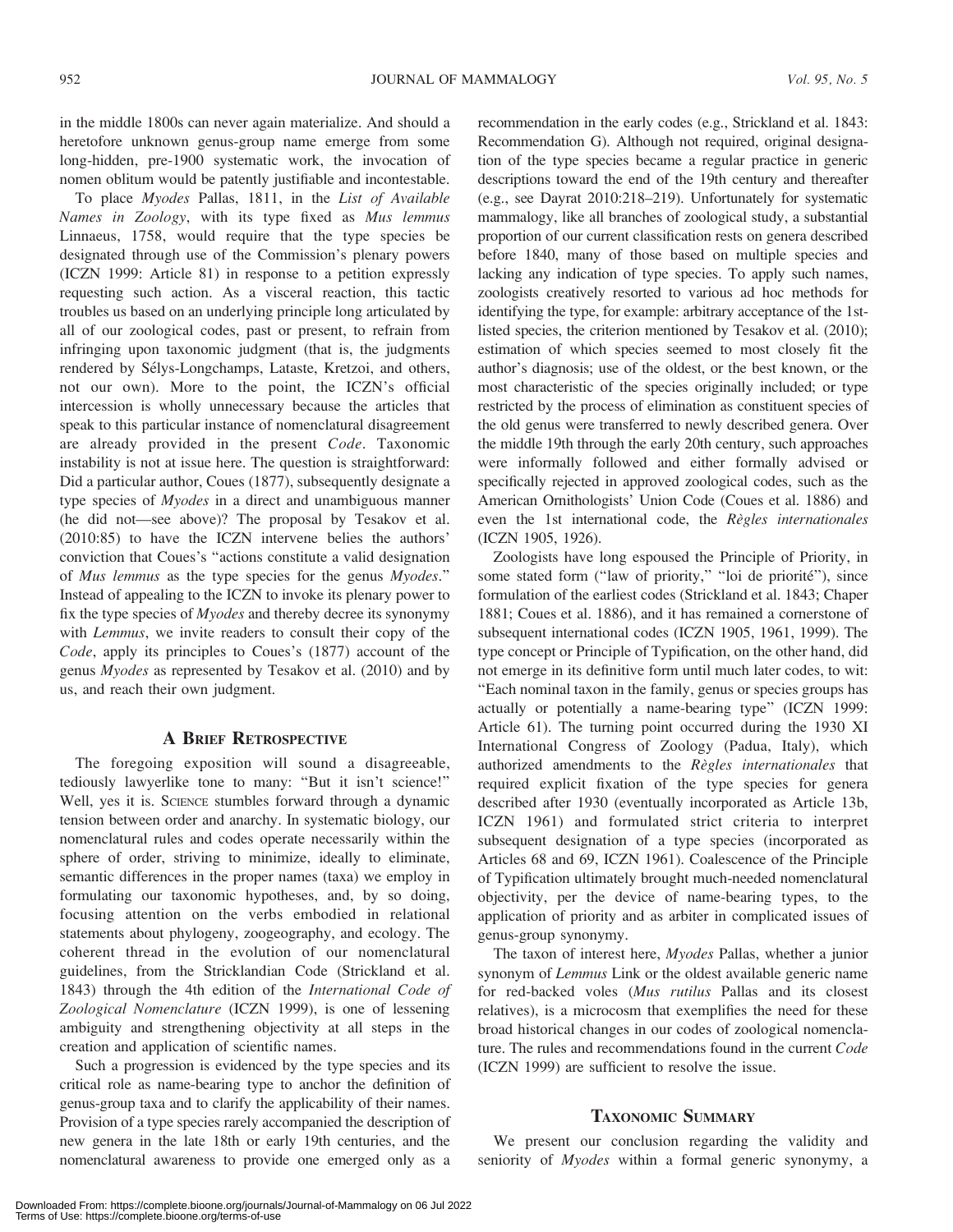useful taxonomic tool whose multiple functions were encapsulated by Gardner and Hayssen (2004:2).

A synonymy provides a historical chronology of names that have been applied to the taxon (genus, species, or subspecies) under study. A well-constructed synonymy identifies available names, emendations, variant spellings, unavailable names, misidentifications, and nomenclatural acts that influence the taxonomist when determining the valid name for the subject taxon. A synonymy also facilitates compilation and synthesis of information from earlier literature when that information was provided under name combinations no longer current for the subject taxon.

The synonymy of our subject taxon, the genus *Myodes*, is here developed according to the classifications of Pavlinov (2003) and Musser and Carleton (2005). The generic boundaries as recognized by those authors will undoubtedly need adjustment, as indicated by recent molecular studies, in particular those of Cook et al. (2004), Lebedev et al. (2007), and Buzan et al. (2008). Their gene-sequencing results, based on cytochrome b, bear on the relationships among forms such as Aschizomys Miller, 1898, Craseomys Miller, 1900, and Phaulomys Thomas, 1905, and the rank to be accorded to each, for example, as generically distinct from, or synonyms of, Myodes or Alticola; indeed, Abramson and Lissovsky (2012) have recently employed Craseomys as a genus distinct from Myodes sensu stricto. Unlike the nomenclatural complications that have historically attended the recognition of Myodes Pallas, 1811, we can thank the authors of these genus-group taxa for designating a type species in their original description—rufocanus Sundevall, 1846, for Craseomys; Aschizomys lemminus Miller, 1898, for Aschizomys; and Evotomys (Phaulomys) smithii Thomas, 1905, for Phaulomys—an advantage that immeasurably simplifies decisions affecting synonymy and the application of names. Broadening the taxon sampling among "red-backed voles," perhaps with expanded integration of results based on morphological characters and nuclear genes (e.g., see Robovský et al. 2008), should reinforce our understanding of cladistic relationship among these taxa and encourage adoption of a stable generic classification of Myodini.

#### Myodes Pallas, 1811

- Myodes Pallas, 1811:173; type species Mus rutilus Pallas, 1779, by subsequent designation (Lataste 1883d:349).
- Mus: Pallas, 1779:246; part, not Mus Linnaeus, 1758; in combination Mus rutilus Pallas, 1779.
- Mus: Schreber, 1780:680 and plate 190B; part, not Mus Linnaeus, 1758; in combination Mus glareolus Schreber, 1780.
- Mus: Kerr, 1792:237; part, not Mus Linnaeus, 1758; in combination Mus rutilus minor Kerr, 1792 (name preoccupied by Mus rattus minor Kerr, 1792).
- Mus: Donndorff, 1792:452; part, not Mus Linnaeus, 1758; in combination Mus rutilus  $\beta$  minor Donndorff, 1792

(preoccupied by Mus rattus minor Kerr, 1792, and Mus rutilus minor Kerr, 1792).

- Brachyurus Fischer, 1814:vii, 55; part, proposed as a new name to replace Arvicola Lacépède, 1799; Lemmus Link, 1795; Mus: Erxleben, 1777; Glis: Erxleben, 1777; Mus: Pallas, 1779; and Microtus Schrank, 1798, as used by these authors for arvicoline rodents.
- Arvicola: Vigors, in Gapper, 1830:204, footnote; not Arvicola Lacépède, 1799; in combination Arvicola gapperi Vigors, 1830.
- Hypudacus: Mehlis, 1831:column 876; incorrect subsequent spelling of, but not Hypudaeus Illiger, 1811; in combination Hypudacus hercynicus Mehlis, 1831.
- Arvicola: Yarrell, 1832:109; part, not Arvicola Lacépède, 1799; in combination Arvicola riparia Yarrell, 1832; preoccupied by Arvicola riparius Ord, 1825.
- Lemmus: Baillon, 1834:53, 54; part, not Lemmus Link, 1795; in combinations Lemmus pratensis Baillon, 1834, and Lemmus rubidus Baillon, 1834.
- Arvicola: Sélys-Longchamps, 1836:13; part, not Arvicola Lacépède, 1799; in combination Arvicola fulvescens Sélys-Longchamps, 1836.
- Hypudaeus: Keyserling and Blasius, 1840:viii, 34; used as a subgenus of Arvicola to contain only Arvicola glareola (Schreber, 1780), a species not included in the original description of Hypudaeus by Illiger (1811:87).
- Arvicola: C. F. Cuvier, 1842:4; part, not Arvicola Lacépède, 1799; first use of combination Arvicola pratensis: C. F. Cuvier,  $1842$  (= Lemmus pratensis Baillon, 1834).
- Hyp[udaeus].: Schinz, 1845:237; part, not Hypudaeus Illiger, 1811; in combination Hypudaeus nageri Schinz, 1845.
- Hypudæus: Sundevall, 1846:122; part, not Hypudaeus Illiger, 1811; in combination Hypudaeus rufocanus Sundevall, 1846.
- Clethrionomys Tilesius, 1850:28; type species Mus rutilus Pallas, 1779, by subsequent designation (Palmer 1928:87).
- Arvicola (Hypudaeus): Schrenk, 1859:129; not Arvicola Lacépède, 1799; not Hypudaeus Illiger, 1811; in combination Arvicola (Hypudaeus) amurensis Schrenk, 1859.
- Arvicola (Hypudaeus): Radde, 1862:186; not Arvicola Lacépède, 1799; not Hypudaeus Illiger, 1811; in combination Arvicola (Hypudaeus) russatus Radde, 1862.
- Evotomys Coues, 1874:186; type species Mus rutilus Pallas, 1779, by original designation.
- Arvicola: Poliakov, 1881:56; not Arvicola Lacépède, 1799; in combinations Arvicola wosnessenskii Poliakov, 1881, and Arvicola rufocanus var. sibirica Poliakov, 1881.
- Euotomys Barrett-Hamilton, 1896:598; incorrect subsequent spelling of Evotomys Coues, 1874.
- Craseomys Miller, 1900:89; type species Evotomys rufocanus  $(= Hypudaeus rufocanus$  Sundevall, 1846), by original designation; described as a subgenus of Evotomys Coues, 1874.
- Euotomys Schulze, 1900:203; incorrect subsequent spelling of Evotomys Coues, 1874.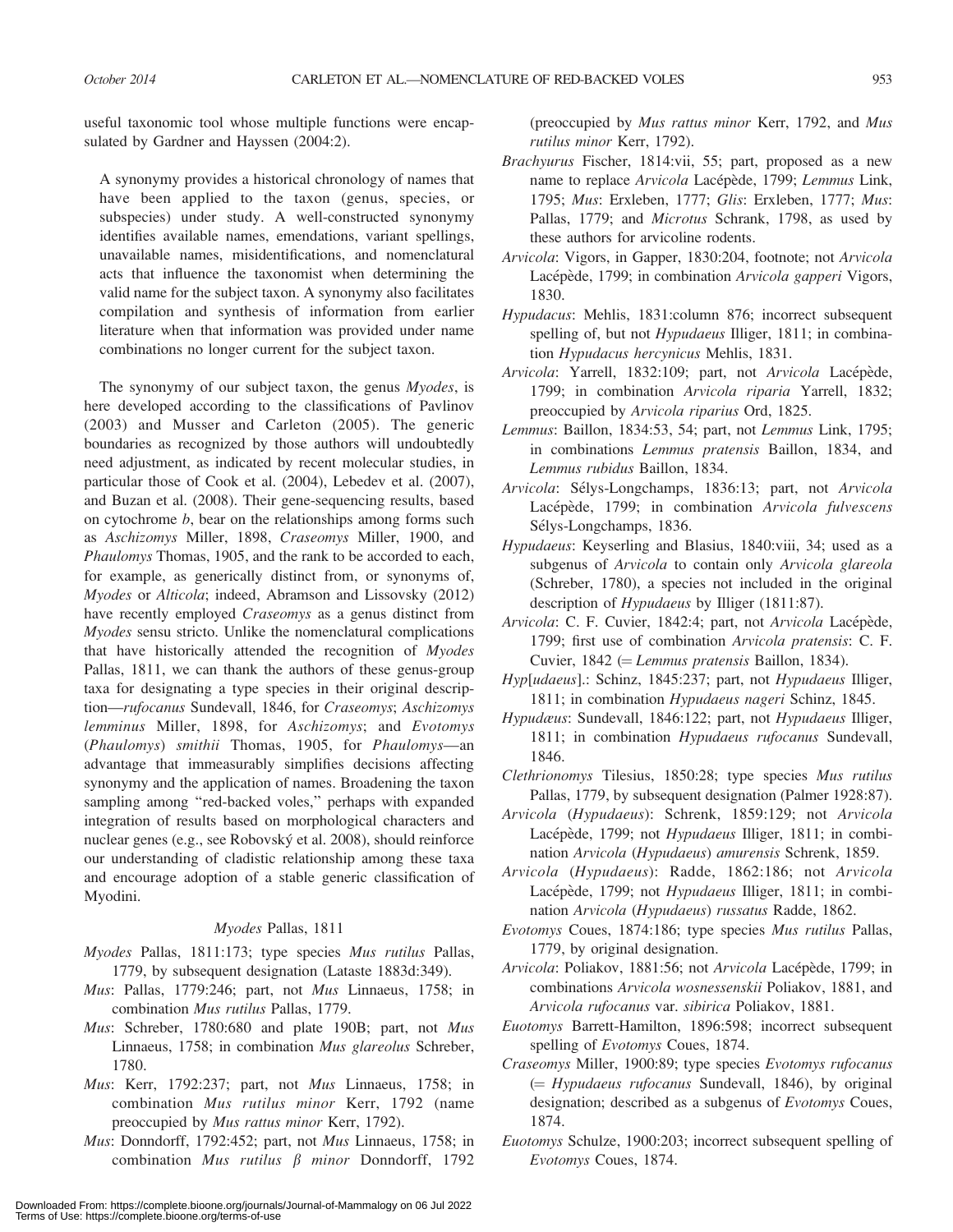- Eotomys Major, 1902:107; incorrect subsequent spelling of Evotomys Coues, 1874.
- Phaulomys Thomas, 1905:493; type species Evotomys (Phaulomys) smithii Thomas, 1905, by original designation.
- Microtus: Kastschenko, 1910:294; not Microtus Schrank, 1798; in combination Microtus mollessonae Kastschenko, 1910.
- Euotomys Collett, 1911:78; incorrect subsequent spelling of Evotomys Coues, 1874.
- Neoaschizomys Tokuda, 1935:242; type species Neoaschizomys sikotanensis Tokuda, 1935, by monotypy.
- Glareomys Rasorenova, 1952:23; nomen nudum; used in combination Clethrionomys (Glareomys) glareolus Schreber.

Remarks.—Nomenclatural inconsistencies and contradictions were encountered in the literature during the course of composing this article on Myodes. In the interest of rectifying, or at least highlighting, these problems for future researchers, we mention them here.

Novae species Quadrupedum e Glirium Ordine (Pallas 1778–1779), the source of Pallas's name Mus rutilus, often is cited as the year 1778, the date on the title page. This work was published in 2 parts: pages 1–70 in 1778 and the remainder in 1779, which section includes the account for M. rutilus beginning on page 246.

Miller (1912:632) incorrectly credited Fredéric Cuvier (1842) for the name combination Arvicola pratensis, which was based on F. Cuvier's "Campagnol des prairies" (plate 68 and accompanying text in Geoffroy St.-Hilaire and Cuvier, 1824–1842). However, F. Cuvier used the vernacular "pratense" for this species and credited Baillon (1834) for the formal name pratensis. The first use of Arvicola pratensis was by Charles F. Cuvier, F. Cuvier's son (F. Cuvier died in 1838), who employed the name combination on page 4 in the 6-page Table générale et méthodique (C. F. Cuvier 1842), which appears at the end of volume 7 of the Histoire naturelle des Mammiferes.

Miller's (1896) revision of ''The genera and subgenera of voles and lemmings'' puzzled us at the outset when tracing the taxonomic history of Myodes qua lemmings or red-backed voles. His study, laudable as a classic without risk of exaggeration, was expressly directed at the genus-group ranks and ostensibly represented the ideal forum in which issues of synonymy among arvicoline groups could have been resolved with final authority. As preamble to his revised classification, Miller thoroughly reviewed previously named genera (1896:11–19) and past arvicoline classifications (1896:19– 24); in the latter section, Miller summarized Lataste's (1883a, 1883b, 1883c, 1883d, 1886) papers and his composition of Myodes, as a subgenus of Microtus, that included only the redbacked voles rutilus and glareolus. Miller, whose keen mind and analytic eye had early on suspected the Piltdown fraud (Miller 1915), surely would have noticed Lataste's (1883d, 1886) plain indication of Mus rutilus as the type species of Myodes (Fig. 1). Yet, no mention of a type of Myodes or Lataste's action is found within Miller's synonymies of

Lemmus (1896:36) or Evotomys (1896:42). In curious contrast, Miller (1896:24, footnote) fully credited Lataste (1883a) for recognizing the seniority of Microtus Schrank, 1798, as the valid appellation of common voles and accepted Lataste's (1883d) determination of its type species as Mus arvalis Pallas.

Miller (1896:15) explained his disposition of Myodes as follows: "Since *Myodes* contained species of exactly the same modern genera as Lemmus Link and no groups not included in the latter, the name is a synonym of Lemmus.'' Miller was here applying another of the informal criteria operational within the late 1800s to ascertain synonymy, basing their generic equality on an author's estimation of the equivalence or scope of the original taxonomic contents. According to Miller's (1896) understanding of generic limits, the species initially allocated to both Lemmus Link, 1795, and Myodes Pallas, 1811, represented the 4 ''modern genera'' Dicrostonyx, Evotomys, Lemmus, and Microtus. Today, Lemmus sensu Link and Myodes sensu Pallas correspond to 5 and 6 modern genera, respectively (Table 1); thus, their specific contents as originally denoted by those authors are not taxonomically congruent as revealed by systematic research conducted since 1896. Investigator disagreement in adjudging taxonomic equivalence inherent in this approach to resolving generic synonymy, coupled with its restrictive temporal window, offers another example of the arbitrariness that influenced our nomenclatural codes to gravitate to the Principle of Typification (ICZN 1999: Article 61). As applied to the taxa of interest here, the type species of Lemmus, Mus lemmus Linnaeus as originally fixed by absolute tautonomy, and that of Myodes, Mus rutilus Pallas as subsequently designated by Lataste (1883d), provide a decisive and objective standard for definition of those genusgroup taxa and for circumscription of their specific contents according to hypothesized relationships, evaluated using whichever information sources, with respect to their type species. For Miller and his contemporaries, the ''method of types,'' particularly as applied to the genus-group ranks (e.g., Cook 1898), was an inchoate nomenclatural principle in the 1890s and a secondary or irrelevant consideration for him when deciding entangled issues of generic synonymy.

Hypudaeus Illiger, 1811, figured prominently in the classification of red-backed voles over the middle 19th century. The taxon is illustrative of the nomenclatural irregularities that plagued early zoological study and moved Coues (1877:131) to complain, "The name 'Hypudaeus' appears to have been loosely, if not indiscriminately, used by authors.'' Why Keyserling and Blasius (1840), and others (Baird 1857; Blasius 1857; Fatio 1869), ever associated the name with red-backed voles is incongruous by today's nomenclatural standards because Illiger (1811:88) included none among the 3 arvicoline species he recognized within *Hypudaeus* (Table 1). Nonetheless, the grafting of one name onto a wholly different taxonomic construct sometimes occurred in the early 1800s. Coues's (1874, 1877) timely description of Evotomys, with explicit designation of its type species Mus rutilus, established a sound nomenclatural framework to address the taxonomy of red-backed voles going forward.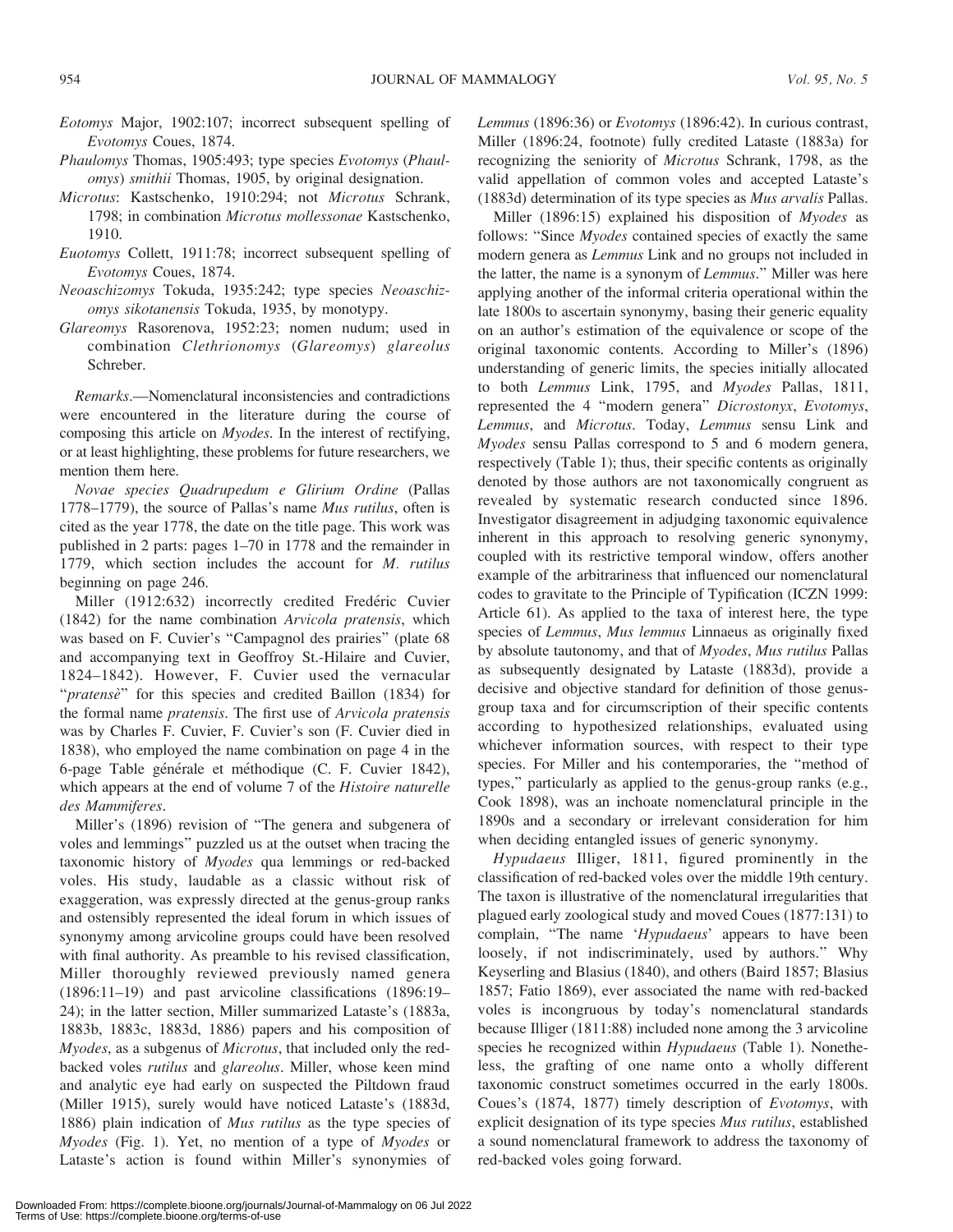The subsequent appearance of *Hypudaeus* in genus-group synonymies and designation of type species therewith are confusing, in some cases incorrect. Within the synonymy of Evotomys, Coues (1877:131) cited Hypudaeus, as recognized by Keyserling and Blasius (1840), as a junior synonym and identified its type species as Arvicola glareola  $(=$  Mus glareolus Schreber). We presume that Coues so listed the type because Keyserling and Blasius (1840:34) included only a single species of red-backed vole, Arvicola (Hypudaeus) glareola, in their coverage of European vertebrates; that is, Coues was following a type-by-monotypy rationale for the initial application of the name in a novel taxonomic context. The treatment of *Hypudaeus* by Miller (1896) is internally contradictory. In his introductory review of older generic names, Miller (1896:14–15) commented about Hypudaeus Illiger, 1811, ''As no type was designated, and as both Lemmus and Microtus were included in the then undivided genus Lemmus Link, the name Hypudaeus must lapse into synonymy.'' His statement implicates its equivalence to Lemmus, but, inexplicably, Miller (1896:36) didn't list Hypudaeus within the generic synonymy of Lemmus (or of Microtus—1896:62). Within the synonymy of Evotomys, however, Miller (1896:42) did acknowledge Hypudaeus sensu Keyserling and Blasius (1840), with the type as Mus glareolus Schreber; this association and type indication plausibly observed the judgment of Coues (1877), an interpretation repeated by Miller (1912:623) and Hinton (1926:210). With advent of the seminal classifications of Rodentia and Mammalia in the 1940s, Ellerman (1941:561) would indicate Hypudaeus as a full synonym of Lemmus, whereas Simpson (1945:87) associated Hypudaeus under Clethrionomys.

As reasoned by Coues (1874, 1877), initial application of the genus-group taxon Hypudaeus to red-backed voles was wrongly considered by Keyserling and Blasius (1840) because Illiger's (1811) original definition included no species of redbacked voles. Pertinent in this regard, current nomenclatural tenets (ICZN 1999: Articles 62.7.2.1, 67.3.2, 69.1) disqualify Mus glareolus as a subsequently designated type of Hypudaeus, as indicated by Coues (1877), Miller (1896), and others, because it was never included among the original nominal species that Illiger (1811) had assigned to his new genus when it was described (Table 1). Kretzoi and Kretzoi (2000:176) ultimately settled the issue of Hypudaeus as a synonym of Lemmus instead of Myodes by indicating Mus lemmus Linnaeus, 1758, as the type species of Hypudaeus Illiger, 1811. Their action makes Hypudaeus Illiger, 1811, an objective junior synonym of Lemmus Link, 1795, and disentangles the name from the taxonomy of red-backed voles (sensu lato).

#### **ACKNOWLEDGMENTS**

We appreciate the patience and comments of several individuals who agreed to review our dry nomenclatural topic prior to its submission: J. A. Cook (Museum of Southwestern Biology, University of New Mexico), R. D. Fisher (Biological Survey Unit, Patuxent Wildlife Research Center, USNM), D. G. Huckaby (Long Beach Museum of Natural History, California State University), and J. L. Patton (Museum of Vertebrate Zoology, University of California). P. Jenkins (Natural History Museum, London), R. M. Timm (University of Kansas, Lawrence), and D. (Chip) M. Leslie (Oklahoma State University, Stillwater) formally reviewed the manuscript; their kind remarks and recommendations are greatly appreciated. IYaP also thanks A. Lissovsky and V. Lebedev (both Moscow Lomonosov State University, Russia) and A. Tesakov (Geological Institute of Russian Academy of Sciences, Russia) for past animated discussions over the status of Clethrionomys versus Myodes. Lastly, we gratefully acknowledge N. Woodman (Biological Survey Unit, Patuxent Wildlife Research Center, USNM) for his meticulous review and assiduous redaction of our paper.

#### LITERATURE CITED

- ABRAMSON, N. I., V. S. LEBEDEV, A. S. TESAKOV, AND A. A. BANNIKOVA. 2009. Supraspecies relationships in the subfamily Arvicolinae (Rodentia, Cricetidae): an unexpected result of nuclear gene analysis. Molecular Biology 43:834–846.
- ABRAMSON, N. I., AND A. A. LISSOVSKY. 2012. Subfamily Arvicolinae Gray, 1821. Pp. 220–276 in The mammals of Russia: a taxonomic and geographic reference (I. Ya. Pavlinov and A. A. Lissovsky, eds.). Archives of the Zoological Museum of Moscow State University, Vol. 52. KMK Scientific Press Ltd., Moscow, Russia (in Russian and English).
- ALLEN, J. A. 1909. Biographical memoir of Elliott Coues, 1842–1899. National Academy of Sciences, Biographical Memoirs 6:397–446.
- BAILLON, L.-A.-F. 1834. Catalogue des mammifères, oiseaux, reptiles, poissons et mollusques testacés marins, observés dans l'arrondissement d'Abbeville. Mémoires de la Socièté Royale d'Émulation d'Abbeville 1833:49–80.
- BAIRD, S. F. 1857. Mammals: general report upon the zoology of the several Pacific railroad routes. Vol. 8, part I, in Reports of explorations and surveys to ascertain the most practicable and economical route for a railroad from the Mississippi River to the Pacific Ocean. Beverly Tucker Printer, Washington, D.C.
- BALETE, D. S., ET AL. 2012. Archboldomys (Muridae: Murinae) reconsidered: a new genus and three new species of shrew mice from Luzon Island, Philippines. American Museum Novitates 3754:1–60.
- BARRETT-HAMILTON, G. E. H. 1896. On variation in the pattern of the teeth of a specimen of the common field vole. Proceedings of the Zoological Society of London 1896:598–599.
- BLASIUS, J. H. 1857. Fauna der Wirbelthiere Deutschlands und der angrenzenden Länder von Mitteleuropa. F. Bieweg und Sohn, Braunschweig [Brunswik], Prussia.
- BUZAN, E. V., B. KRYSTUFEK, B. HÄNFLING, AND W. F. HUTCHINSON. 2008. Mitochondrial phylogeny of Arvicolinae using comprehensive taxonomic sampling yields new insights. Biological Journal of the Linnean Society 94:825–835.
- CARLETON, M. D., G. G. MUSSER, AND I. YA. PAVLINOV. 2003. Myodes Pallas, 1811, is the valid name for the genus of red-backed voles. Pp. 96–98 in Systematics, phylogeny and paleontology of small mammals. An international conference devoted to the 90th anniversary of Prof. I. M. Gromov (A. O. Averianov and N. I. Abramson, eds.). Proceedings of the Zoological Institute, Saint Petersburg, Russia.
- CHAPER, M. 1881. De la nomenclature des êtres organisés (Rapport Fait Au Nom de la Commission de Nomenclature de la Société Zoologique de France. Par M. Chaper.) Société Zoologique de France, Paris, France.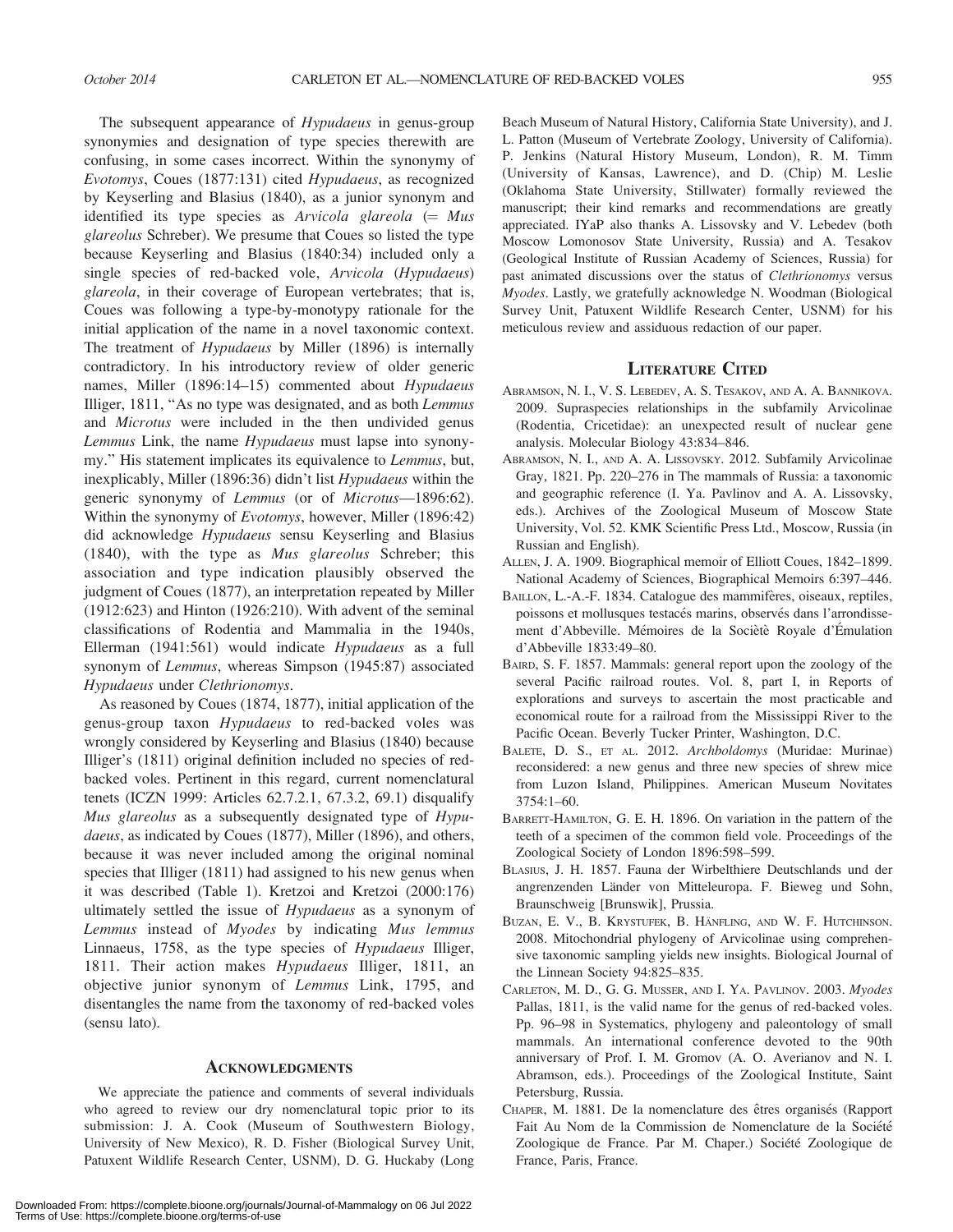- COLLETT, R. 1911. Norges pattedyr. H. Aschehoug & Co., Kristiania [Oslo], Norway.
- CONROY, C. J., AND J. A. COOK. 1999. MtDNA evidence for repeated pulses of speciation within arvicoline and murid rodents. Journal of Mammalian Evolution 6:221–245.
- COOK, J. A., A. M. RUNCK, AND C. J. CONROY. 2004. Historical biogeography at the crossroads of the northern continents: molecular phylogenetics of red-backed voles (Rodentia: Arvicolinae). Molecular Phylogenetics and Evolution 30:767–777.
- COOK, O. F. 1898. The method of types. Science 8:513–516.
- CORBET, G. B. 1978. The mammals of the Palaearctic region: a taxonomic review. British Museum (Natural History), London, United Kingdom.
- CORBET, G. B., AND J. E. HILL. 1980. A world list of mammalian species. British Museum (Natural History), London, United Kingdom.
- CORBET, G. B., AND J. E. HILL. 1986. A world list of mammalian species. 2nd ed. British Museum (Natural History), London, United Kingdom.
- CORBET, G. B., AND J. E. HILL. 1991. A world list of mammalian species. 3rd ed. British Museum (Natural History) Publications, London, United Kingdom.
- COUES, E. 1874. Synopsis of the Muridae of North America. Proceedings of the Academy of Natural Sciences of Philadelphia 26:173–196.
- COUES, E. 1877. Family Muridae. Pp. 1–264 in Monographs of North American Rodentia (E. Coues and J. A. Allen, eds.). Report of United States Geological Survey of the Territories, Vol. XI:1–1091. Government Printing Office, Washington, D.C.
- COUES, E., AND J. A. ALLEN (eds.). 1877. Monographs of North America Rodentia. Report of the United States Geological Survey of the Territories, Vol. XI:1–1091. Government Printing Office, Washington, D.C.
- COUES, E., J. A. ALLEN, R. RIDGWAY, W. BREWSTER, AND H. W. HENSHAW. 1886. The code of nomenclature and check-list of North American birds adopted by the American Ornithologists' Union; being the report of the Committee of the Union on Classification and Nomenclature. American Ornithologists' Union, New York.
- CUVIER, C. F. 1842. Table générale et méthodique. Pp. 1–6 in Histoire naturelle des mammifères: avec des figures originales, coloriées, dessinées d'aprèsdes animaux vivans. Vol. 7, Muséum d'Histoire Naturelle, Paris, France.
- DAYRAT, B. 2010. Celebrating 250 dynamic years of nomenclatural debate. Pp. 186–239 in Systema naturae 250: the Linnaean ark (A. Polaszek, ed.). CRC Press, London, United Kingdom.
- DONNDORFF, J. A. 1792. Zoologische Beytage zur XIII. Ausgabe de ¨ Linnéischen Natursystems. Weidmannschen Buchhandlung, Leipzig, Saxony.
- ELLERMAN, J. R. 1941. The families and genera of living rodents. Vol. II. Family Muridae. British Museum (Natural History), London, United Kingdom.
- ELLERMAN, J. R., AND T. C. S. MORRISON-SCOTT. 1951. Checklist of Palaearctic and Indian mammals 1758 to 1946. Trustees of the British Museum (Natural History), London, United Kingdom.
- ERXLEBEN, J. C. P. 1777. Systema regni animalis per classes, ordines, genera, species, varietates cum synonymia et historia animalium. Classis I, Mammalia. Impensis Weygandianis, Lipsiae [Leipzig], Saxony.
- FABRE, P.-H., ET AL. 2013. A new genus of rodent from Wallacea (Rodentia: Muridae: Murinae: Rattini), and its implication for

biogeography and Indo-Pacific Rattini systematics. Zoological Journal of the Linnean Society 169:408–447.

- FATIO, V. 1862. Description d'une nouvelle espèce d'Arvicola: le Myodes bicolor. Revue et Magasin de Zoologie 14:257–261.
- FATIO, V. 1869. Faune des vertébrés la Suisse. Histoire naturelle des mammiferes. Volume 1, H. Georg, Geneve et Bale, Switzerland.
- FISCHER, G. 1814. Zoognosia[,] tabulis synopticis illustrata. Nicolai Sergeidis Vsevolozsky, Mosquae [Moscow], Russia.
- GALEWSKI, T., M. TILAK, S. SANCHEZ, P. CHEVRET, E. PARADIS, AND E. J. P. DOUZERY. 2006. The evolutionary radiation of Arvicolinae rodents (voles and lemmings): relative contribution of nuclear and mitochondrial DNA phylogenies. BMC Evolutionary Biology 6:80.
- GAPPER, A. 1830. Observations on the quadrupeds found in the District of Upper Canada extending between York and Lake Simcoe, with the view of illustrating their geographical distribution, as well as of describing some species hitherto unnoticed. Zoological Journal 5:201–207, plates 7–11.
- GARDNER, A. L., AND V. HAYSSEN. 2004. A guide to constructing and understanding synonymies for mammalian species. Mammalian Species 739:1–17.
- GEOFFROY ST.-HILAIRE, É., AND F. CUVIER. 1824–1842. Histoire naturelle des mammifères: avec des figures originales, coloriées, dessinées d'après des animaux vivans. Vols. 1-7. Muséum d'Histoire Naturelle, Paris, France. [Actual dates on the parts (livraisons) are 1818–1842.]
- GIGLIOLI, E. H. 1874. Ricerche intorno alla distribuzione geografica generale o corologie degli animali vertebrati. III. Regione Boreo-Americana. Bolletino de la Societá alla Geografica Italiana 11:321– 366.
- GLOGER, C. 1841. Gemeinnütziges Hand- und Hilfsbuch der Naturgeschichte. Vol. 1. U. Schulz und Co., Breslau [Wrocław], Prussia.
- GROMOV, I. M., AND I. Y. POLYAKOV. 1977. Fauna SSSR, Mlekopitayushchie. Tom 3, vyp. 8. Polevki (Microtinae). [Fauna of the USSR. Mammals. Vol. 3, part 8. The voles (Microtinae).] Akademii Nauk SSSR, Leningrad, Russian S.S.R. (in Russian).
- HALL, E. R., AND K. R. KELSON. 1959. The mammals of North America. Ronald Press Company, New York,  $2:547-1083+79$ .
- HEANEY, L. R., D. S. BALETE, E. A. RICKART, M. J. VELUZ, AND S. A. JANSA. 2005. A new genus and species of small ''tree-mouse'' (Rodentia: Muridae) related to the Philippine giant cloud rats. Pp. 205–229 in Systematic mammalogy: contributions in honor of Guy G. Musser (R. S. Voss and M. D. Carleton, eds.). Bulletin of the American Museum of Natural History 331:1–450.
- HELGEN, K. M., F. R. COLE, L. E. HELGEN, AND D. E. WILSON. 2009. Generic revision in the Holarctic ground squirrel genus Spermophilus. Journal of Mammalogy 90:270–305.
- HINTON, M. A. C. 1926. Monograph of the voles and lemmings (Microtinae) living and extinct. Trustees of the British Museum (Natural History), London, United Kingdom.
- HONACKI, J. H., K. E. KINMAN, AND J. W. KOEPPL. 1982. Mammal species of the world, a taxonomic and geographic reference. Allen Press, Inc., and Association of Systematics Collections, Lawrence, Kansas.
- ILLIGER, J. K. W. 1811. Prodomus systematis mammalium et avium additis terminis zoographicis utriusque classis, eorumque versione germanica. Sumptibus C. Salfeld, Berolini [Berlin], Prussia.
- INTERNATIONAL COMMISSION ON ZOOLOGICAL NOMENCLATURE. 1905. Règles internationales de la nomenclature zoologique adoptées par les Congrès Internationaux de Zoologies. F. R. de Rudeval, Paris, France (in French, English, and German).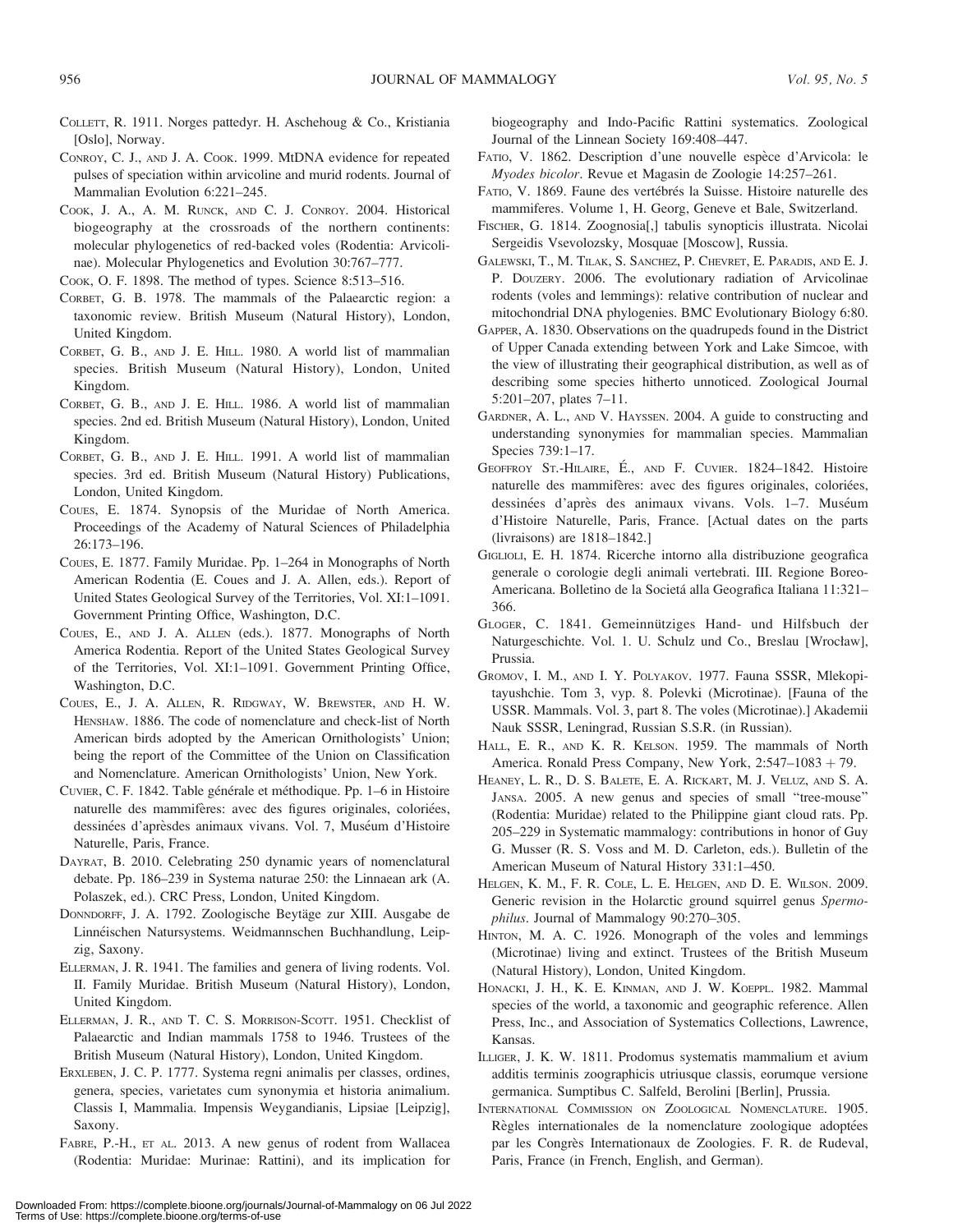- INTERNATIONAL COMMISSION ON ZOOLOGICAL NOMENCLATURE. 1926. International rules of zoological nomenclature. Proceedings of the Biological Society of Washington 39:75–104. [Reprinting of the English version of the 1905 Règles Internationales de la Nomenclature Zoologique, updated with modifications adopted by subsequent International Congresses of Zoology, and supplemented with summaries of the initial 90 opinions rendered by the International Commission on Zoological Nomenclature.]
- INTERNATIONAL COMMISSION ON ZOOLOGICAL NOMENCLATURE. 1956. Opinion 417. Rejection for nomenclatorial purposes of volume 3 (Zoologie) of the work by Lorenz Oken entitled Okens Lehrbuch der Naturgeschichte published in 1815–1816. Opinions and Declarations Rendered by the International Commission on Zoological Nomenclature 14:1–42.
- INTERNATIONAL COMMISSION ON ZOOLOGICAL NOMENCLATURE. 1961. International code of zoological nomenclature. 1st ed. International Trust for Zoological Nomenclature, London, United Kingdom.
- INTERNATIONAL COMMISSION ON ZOOLOGICAL NOMENCLATURE. 1999. International code of zoological nomenclature. 4th ed. International Trust for Zoological Nomenclature, London, United Kingdom.
- KASTSCHENKO, N. TH. 1901. Stenocranius i Platycranius, dva novykh podroda sibirskikh polevok. [Stenocranius et Platycranius, deux neuveaux sousgenres d'Arvicolides du Sibérie.] Annuaire du Musée Zoologique de l'Academie Impériale de Sciences de St.-Pétersbourg 6:199-206.
- KASTSCHENKO, N. TH. 1910. O kollektsyi mlekopitayushchikh iz Zabaikal'a. [Description d'une collection de mammifères provenant de la Transbaïkalie.] Annuaire du Musée Zoologique de l'Academie Impériale de Sciences de St.-Pétersbourg 15:267-298.
- KERR, R. 1792. The animal kingdom or zoological system, of the celebrated Sir Charles Linnaeus. Class I. Mammalia: containing a complete systematic description, arrangement, and nomenclature, of all the known species and varieties of the Mammalia, or animals which give suck to their young; being a translation of that part of the systema naturae, as lately published, with great improvements, by Professor Gmelin of Goettingen. Together with numerous additions from more recent zoological writers, and illustrated with copperplates. A. Strahan, T. Cadell, and W. Creech, Edinburgh, Scotland.
- KEYSERLING, A., AND J. H. BLASIUS. 1840. Die Wirbelthiere Europa's. F. Vieweg & Sohn, Braunschweig [Brunswik], Prussia.
- KRETZOI, M. 1964. Über einige homonyme und synonyme Säugetiernamen. Vertebrata Hungarica 6:131-138.
- KRETZOI, M. 1969. Skizze einer arvicoliden-phylogenie. Vertebrata Hungarica 11:155–193.
- KRETZOI, M., AND M. KRETZOI. 2000. Index generum et subgenerum mammalium. Fossilium catalogus Animalia, Pars 137. Section 1:xvi þ 1–433; Section 2:434–726. Backhuys Publishers, Leiden, Netherlands.
- LACÉPÈDE, B. G. E. DE LA V. 1799. Tableau des divisions, sousdivisions, ordres et genres des Mammifères. Supplement to Discours d'ouverture et de clôture du cours d'histoire naturelle donné dans le Muséum national d'Histoire naturelle, l'an VII de la République, et tableau méthodiques des mammifères et de oiseaux. Plassan, Paris, France.
- LATASTE, F. 1883a. Introduction a l'étude des campagnols de France. Historique de la classification des campagnols. Le Naturaliste 2(41):323–324.
- LATASTE, F. 1883b. Introduction a l'étude des campagnols de France. Historique de la classification des campagnols. Le Naturaliste 2(42):332–334.
- LATASTE, F. 1883c. Introduction a l'étude des campagnols de France. Historique de la classification des campagnols. Le Naturaliste 2(43):342–343.
- LATASTE, F. 1883d. Introduction a l'étude des campagnols de France. Historique de la classification des campagnols. Le Naturaliste 2(44):347–349.
- LATASTE, F. 1886. Observations sur quelques espèces du genre campagnol (Microtus Schranck, Arvicola Lacépède). Annali del Museo Civico di Storia Naturale di Genova, Serie 2, 4:259–274.
- LEBEDEV, V. S., A. A. BANNIKOVA, A. S. TESAKOV, AND N. I. ABRAMSON. 2007. Molecular phylogeny of the genus Alticola (Cricetidae, Rodentia) as inferred from the sequence of the cytochrome b gene. Zoologica Scripta 36:547–563.
- LINK, H. F. 1795. Beyträge zur Naturgeschichte. Ueber die Lebenskräfte in naturhistorischer. Rücksicht und die Classification der Säugethiere. K. C. Stiller, Rostock und Leipzig, Mecklenburg  $1:42-127 + 6$  (unnumbered).
- LINNAEUS, C. 1758. Systema naturae per regna tria naturae, secundum classes, ordines, genera, species, cum characteribus, differentiis, synonymis, locis. Tomus 1:824 pp. Editio decima reformata. Laurentii Savii, Holmiae [Stockholm], Sweden.
- LYON, M. W., AND W. H. OSGOOD. 1909. Catalogue of the typespecimens of mammals in the United States National Museum, including the Biological Survey collection. Bulletin United States National Museum  $62$ :ix  $+ 1-325$ .
- MAJOR, C. I. FORSYTH. 1902. Untitled [Exhibition of and remarks upon, some jaws and teeth of Pliocene voles (Mimomys, gen. nov.)]. Proceedings of the Zoological Society of London 1902:102–107.
- MCKENNA, M. C., AND S. K. BELL. 1997. Classification of mammals above the species level. Columbia University Press, New York.
- MEHLIS, E. 1831. [Ü]ber einen im höhern Harze vorfommended Hypudacus, der muthmasslich eine neue Art dieser Gattung ausmacht, und legte eine Ubbildung und einen Balg desselben vor. Isis von Oken 24:columns 874–877, plate 7, figure 8.
- MELVILLE, R. V. 1995. Toward stability in the names of animals: a history of the International Commission on Zoological Nomenclature 1895–1995. International Trust for Zoological Nomenclature, London, United Kingdom.
- MIDDENDORFF, A. TH. VON 1853. Säugethiere, Vögel und Amphibien. Reise in den äussersten Norden und Osten Sibiriens. Kaiserliche Akademie der Wissenschaften, Saint Petersburg 2(2):1–256, 22 plates.
- MILLER, G. S., JR. 1896. The genera and subgenera of voles and lemmings. North American Fauna 12:1–84.
- MILLER, G. S., JR. 1898. Description of a new genus and species of microtine rodent from Siberia. Proceedings of the Academy of Natural Sciences of Philadelphia 50:368–371.
- MILLER, G. S., JR. 1900. Preliminary revision of the European redbacked mice. Proceedings of the Washington Academy of Sciences 2:83–109.
- MILLER, G. S., JR. 1912. Catalogue of the mammals of western Europe (Europe exclusive of Russia) in the collection of the British Museum. British Museum (Natural History), London, United Kingdom.
- MILLER, G. S., JR. 1915. The jaw of Piltdown man. Smithsonian Miscellaneous Collections 65(12):1–31.
- MILLER, G. S., JR. 1924. List of North American Recent mammals. Bulletin of the United States National Museum 128:1–673.
- MUSSER, G. G., AND M. D. CARLETON. 1993. Family Muridae. Pp. 501– 755 in Mammal species of the world: a taxonomic and geographic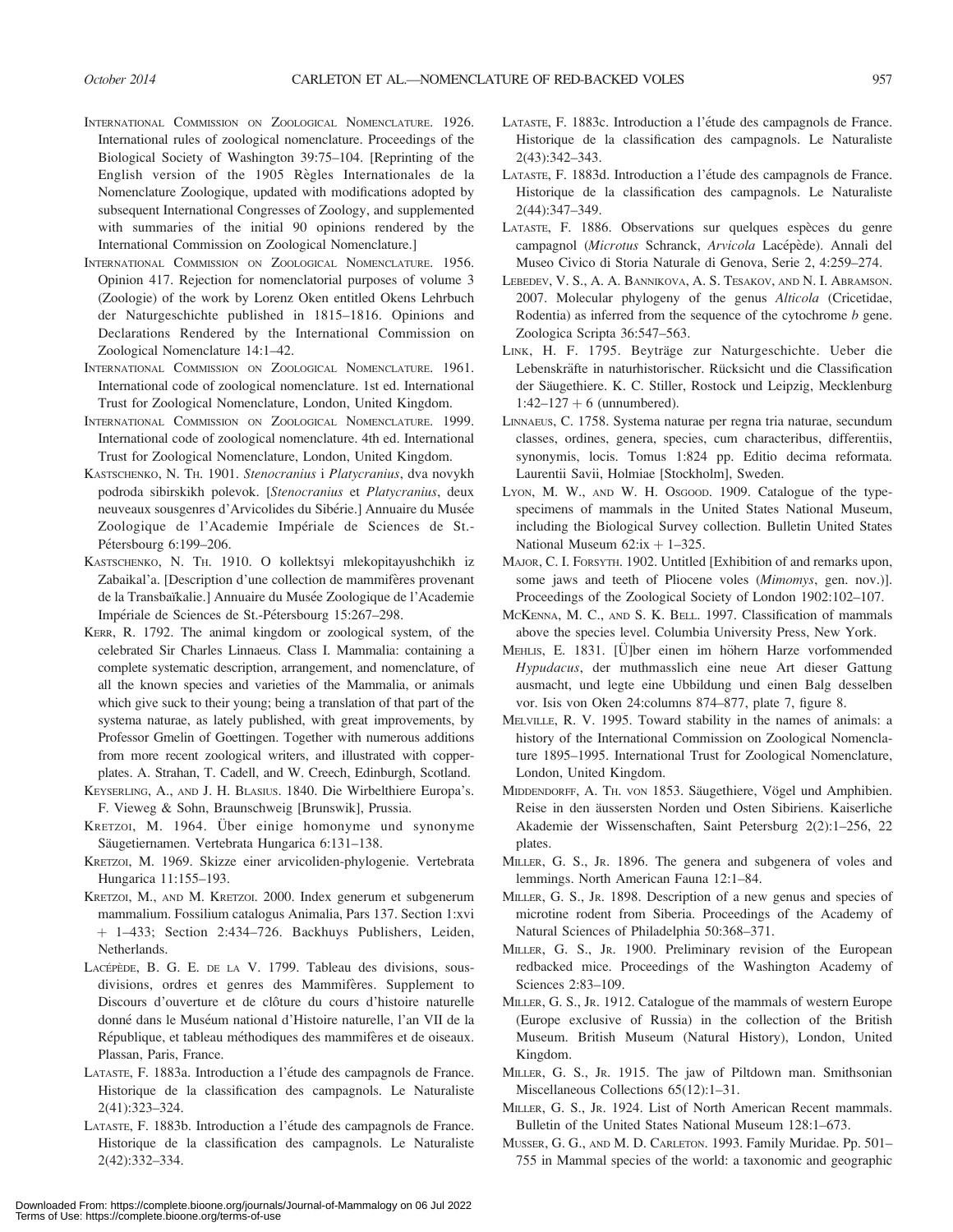reference (D. E. Wilson and D. M. Reeder, eds.). 2nd ed. Smithsonian Institution Press, Washington, D.C.

- MUSSER, G. G., AND M. D. CARLETON. 2005. Superfamily Muroidea. Pp. 894–1531 in Mammal species of the world: a taxonomic and geographic reference (D. E. Wilson and D. M. Reeder, eds.). 3rd ed. Johns Hopkins University Press, Baltimore, Maryland.
- OGNEV, S. I. 1950. Zveri SSSR i prilezhashchikh stran: Gryzuny (prodolzhenie). (Zveri vostochnoi Evropy i severnoi Azii). [Mammals of the USSR and adjacent countries: Rodents (continued). (Mammals of eastern Europe and northern Asia).] Moscow-Leningrad: Akademiya Nauk SSSR 7:1–706 (in Russian).
- ORD, G. 1825. An account of a new species of the genus Arvicola. Journal of the Academy of Natural Sciences of Philadelphia 1825:305–306.
- PALLAS, P. S. 1773. Reise durch verschiedene Provinzen des russischen Reichs. Der Kaiserlichen Gedruckt bey der Kaiserlichen Akademie der Wissenschaften, Saint Petersburg, Russia.
- PALLAS, P. S. 1778–1779. Novae species Quadrupedum e Glirium Ordine, cum illustrationibus variis complurium ex hoc ordine animalium. SVMTV W. Waltheri, Erlangae [Erlangen], Bavaria [Fascicle I, pp. 1–70, plates 1–4B, 1778; Fascicle II, pp. 71–388, plates 5–27, 1779].
- PALLAS, P. S. 1811. Zoographia Rosso-Asiatica: sistens omnium Animalium in extenso Imperio Rossico et adjacentibus maribus observatorum recensionem, domicillia, mores et descriptiones, anatomen atque icones plurimorum. Caes, Acadamiae Scientiarum Impress, Petropoli [Saint Petersburg], Russia, 3 volumes.
- PALMER, T. S. 1904. Index generum Mammalium: a list of the genera and families of mammals. North American Fauna 23:1–984.
- PALMER, T. S. 1928. An earlier name for the genus Evotomys. Proceedings of the Biological Society of Washington 41:87–88.
- PAVLINOV, I. YA. 2003. Sistematika sovremennykh mlekopitayushchikh. [Taxonomy of Recent mammals.] Archives of the Zoological Museum of Moscow State University 46:3–297 (in Russian).
- PAVLINOV, I. YA. 2006. Myodes Pallas, 1811—deistvitel'noie nazvanie dlya roda lesnykh poliovok (Cricetidae). [Myodes Pallas, 1811, is the valid name for the genus of red-backed voles (Cricetidae).] Zoologicheskii Zhurnal 85:667–669 (in Russian).
- PAVLINOV, I. YA., AND O. L. ROSSOLIMO. 1987. Sistematika mlekopitayushchikh SSSR. [Systematics of the mammals of the USSR.] Moscow University Press, Moscow, Russian S.S.R. (in Russian).
- PAVLINOV, I. YA., AND O. L. ROSSOLIMO. 1998. Sistematika mlekopitayushchikh SSSR. Dopolnenia. [Systematics of the mammals of the USSR. Addenda.] Archives of the Zoological Museum of Moscow State University 37:1–190 (in Russian).
- PERCEQUILLO, A. R., M. WEKSLER, AND L. P. COSTA. 2011. A new genus and species of rodent from the Brazilian Atlantic Forest (Rodentia: Cricetidae: Sigmodontinae: Oryzomyini), with comments on oryzomyine biogeography. Zoological Journal of the Linnean Society 161:357–390.
- POLIAKOV, I. S. 1881. Sistematicheskyi obzor polevok, vodyashschikhsya v Sibiri. [A systematic review of voles inhabiting Siberia.] Mémoires de l'Academie Imperiale des Sciences de St. Pétersbourg 39:1-92.
- RADDE, G. 1862. Reisen im Süden von Ost-Sibirien in den Jahren 1855–1859 incl. Die Säugethierfauna. Gedruckt bey der Kaiserlichen Akademie der Wissenschaften, Saint Petersburg, Russia.
- RASORENOVA, A. P. 1952. Vozrastnaya izmenchivost' ryzhikh polevok (Clethrionomys). [Age variation in the red-back voles (Clethrionomys).] Бюллетень Московского общества испытателей природы,

биологический серии [Bulletin of the Moscow Society of Naturalists, Biological Series] 57:23–28.

- ROBOVSKÝ, J., V. ŘIČÁNKOVÁ, AND J. ZRZAVÝ. 2008. Phylogeny of Arvicolinae (Mammalia, Cricetidae): utility of morphological and molecular data sets in a recently radiating clade. Zoologica Scripta 37:571–590.
- SCHINZ, H. R. 1845. Systematisches Verzeichniss aller bis jetzt bekannten Säugethiere oder Synopsis Mammalium nach dem Cuvier'schen System. Vol. 2. Jent und Gassmann, Solothurn, Switzerland.
- SCHRANK, F. VON P. 1798. Fauna Boica. Durchgedachte Geschichte der in Baieren einheimischen und zahmen Thiere. Vol. 1, parts 1–2. Steinschen, Nürnberg [Nuremberg], Bavaria.
- SCHREBER, J. C. D. von. 1780. Die Säugthiere in Abbildungen nach der Natur mit Beschreibungen. Vol. 4, parts 31, 32. Wolfgang Walther, Erlangen, Bavaria. [These parts of Vol. 4 were published in 1780; see Sherborn (1892) for dates of publication of parts.]
- SCHRENK, L. VON. 1859. Reisen und Forschungen im Amur-Lande. Säugethiere des Amur-Landes. Vol. 1. Kaiserlichen Akadenie der Wissenschaften, Saint Petersburg, Russia.
- SCHULZE, E. 1900. Catalogus mammalium europaeorum. Zeitschrift fur¨ Naturwissenschaften 73:187–224.
- SÉLYS-LONGCHAMPS, M.-E. DE. 1836. Essai monographique sur les campagnols des environs de Liége. J. Desoer, Liége, Belgium.
- SÉLYS-LONGCHAMPS, M.-E. DE. 1839. Etudes de micromammalogie. Revue des musaraignes, des rats et des campagnols, suivie d'une index methodique des mammifères d'Europe. Librairie Encyclopedique de Roret, Paris, France. ´
- SHERBORN, C. D. 1892. On the dates of the parts, plates, and text of Schreber's 'Säugthiere.' Proceedings of the Zoological Society of London 1891:587–592.
- SIMPSON, G. G. 1945. The principles of classification and a classification of mammals. Bulletin of the American Museum of Natural History 85:1–350.
- STRICKLAND, H. E., ET AL. 1843. Series of propositions for rendering the nomenclature of zoology uniform and permanent, being the report of a committee for the consideration of the subject appointed by the British Association for the Advancement of Science. Annals and Magazine of Natural History 11:259–275.
- SUNDEVALL, C. J. 1846. Hypudæus rufocanus, ny svenks djurart. Ofversigt af Kongliga Svenska Vetenskaps Akademien ¨ Förhandlingar 3:122–123.
- TESAKOV, A. S, V. S. LEBEDEV, A. K. BANNIKOVA, AND N. I. ABRAMSON. 2010. Clethrionomys Tilesius, 1850 is the valid generic name for red-backed voles and Myodes Pallas, 1811 is a junior synonym of Lemmus Link, 1795. Russian Journal of Theriology 9:83–86.
- THOMAS, O. 1905. On some new Japanese mammals presented to the British Museum by Mr. R. Gordon Smith. Annals and Magazine of Natural History, Series 7, 15:487–495.
- TIEDEMANN, F. 1808. Zoologie. Zu seinen vorlesungen entworfen. Allgemeine Zoologie, Mensch und Säugthiere. Vol. 1. Weberschen Buchhandlung, Landshut, Bavaria.
- TILESIUS, W. G. 1850. Glirium species in Bavaria nonnullae. Isis 2:27– 29.
- TOKUDA, M. 1935. Neoaschizomys, a new genus of Microtinae from Sikotan, a south Kurile Island. Memoirs of the College of Sciences, Kyoto Imperial University, Series B, 10:241–250, plate 13.
- TROUESSART, E.-L. 1898. Catalogus mammalium tam viventium quam fossilium. Tomus 1—Primates, Prosimiae, Chiroptera, Insectivora, Carnivora, Rodentia, Pinnipedia. R. Friedländer and Sohn, Berlin, German Reich.